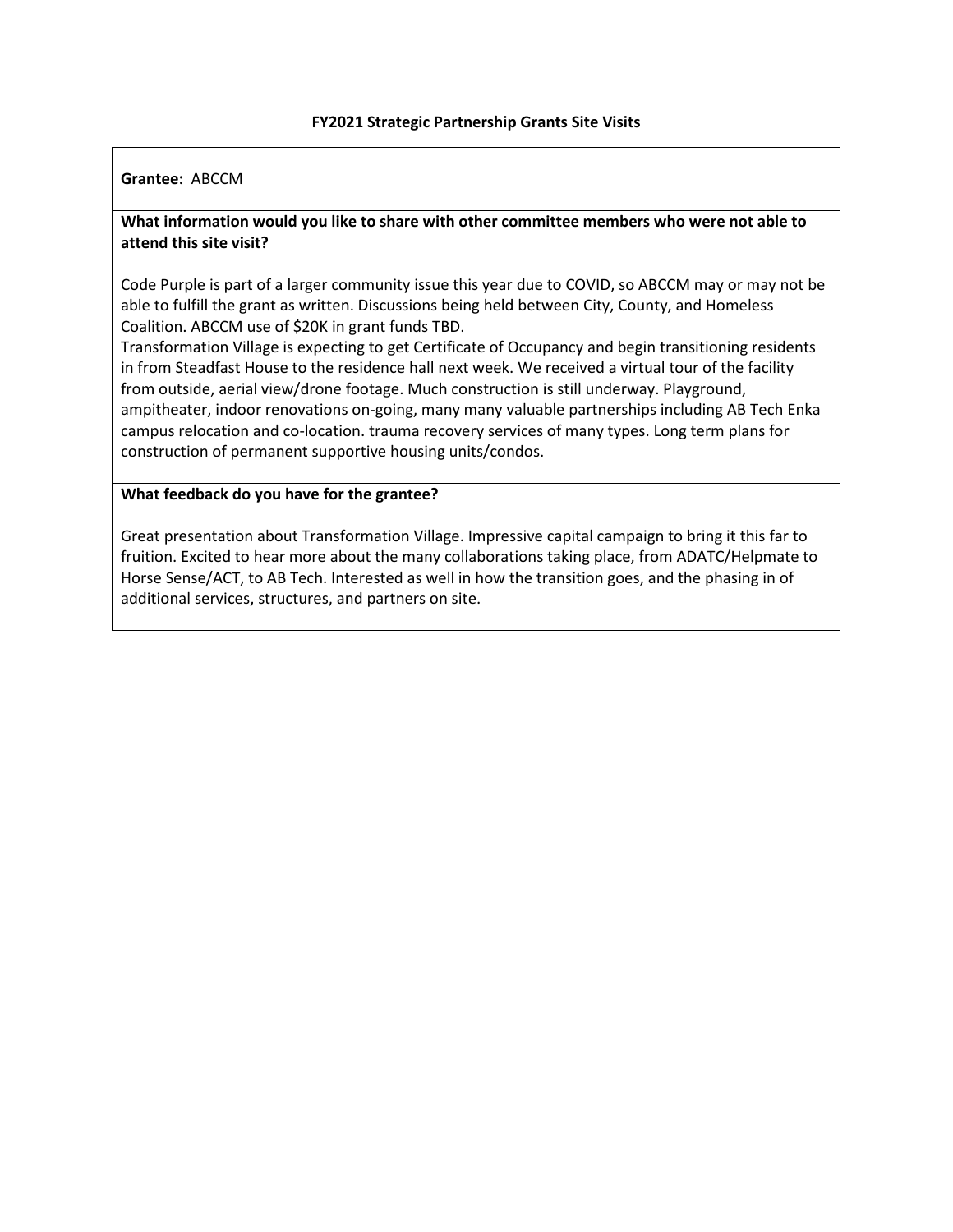**Grantee:** Asheville Area Arts Council

# **What information would you like to share with other committee members who were not able to attend this site visit?**

Presenter was very well prepared, had a comprehensive PowerPoint, and provided a full and detailed presentation that responded to all of the site visit and mid-term prompts. The impacts of Covid were very well documented.

# **What feedback do you have for the grantee?**

I gained a much better understanding of the AAAC and of its pivotal role as facilitator across the dynamic and varied arts community in Asheville and Buncombe County.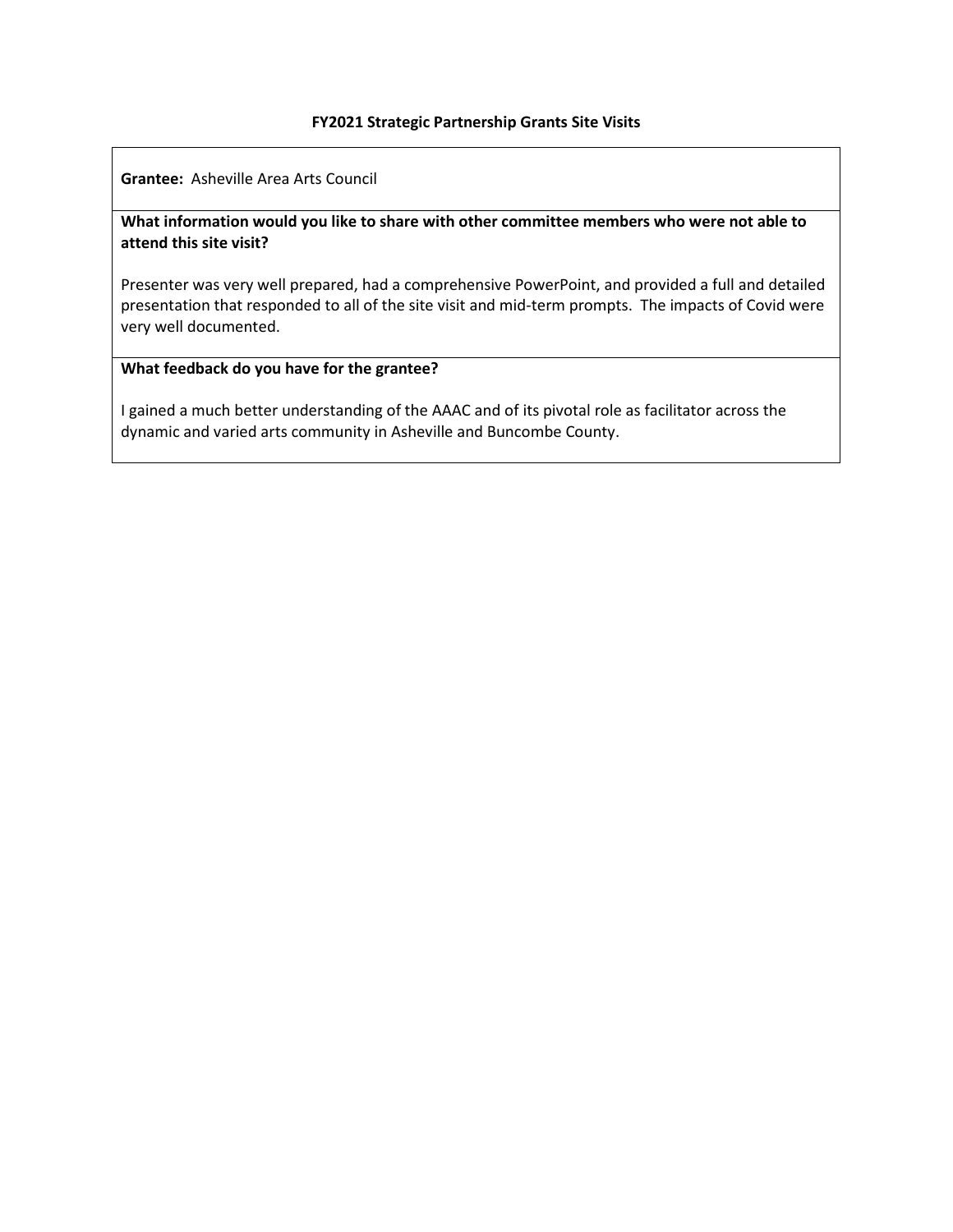**Grantee:** Asheville Humane Society

**What information would you like to share with other committee members who were not able to attend this site visit?**

Amazing stories of the preservation of animals.

**What feedback do you have for the grantee?**

Amazing stories of the preservation of animals.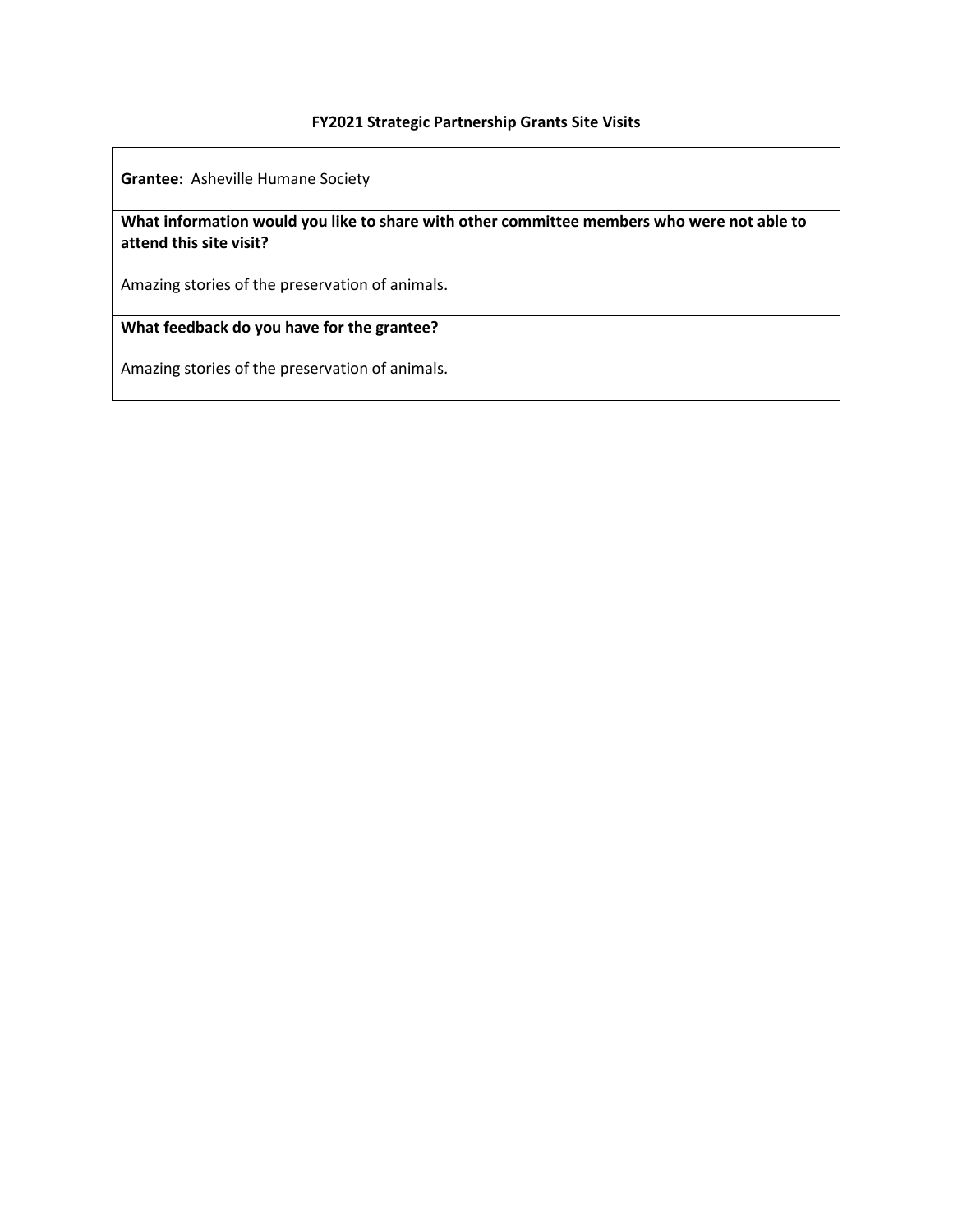**Grantee:** Asheville Museum of Science

# **What information would you like to share with other committee members who were not able to attend this site visit?**

Amanda Bryant and Megan Walker are very apt leaders of AMOS during this critical time in what would otherwise have been a high growth period for newly imagined museum. They have had to make major COVID adjustments due to the in-person, hands-on nature of their exhibits, outreach, and curriculum. They have already updated their curriculum to the Next Gen Standards which was an outcome in the grant, but additionally they have made it virtual to support teachers, and have created/sold/shared 135 Summer Camp Science Boxes, supported pod-learning, and had many thousands of direct online engagements with their content. They are working closely with the Science Content Specialist for Buncombe County Schools, touching 76 classrooms with curriculum supply kits scheduled for 3rd quarter delivery in line with standard course of study schedule. They are now open to visitors at 30% capacity, with goal to be leaders and examples of how to responsibly respond to the scientific guidance during COVID. Loss of revenue streams from tourism and summer camps is their greatest challenge. Federal and State pandemic response offerings for their industry tend not to trickle down to museums of their size, but they are applying for every possible option and may even get some rent relief from NC legislation. Amanda has a background working with FEMA, which is surprisingly relevant now in her role as AMOS ED.

# **What feedback do you have for the grantee?**

I was certainly impressed with the experience and skill sets that Amanda and Megan bring with them, and commend their efforts in creating offerings that are helpful, relevant, and still inspiring during the pandemic. Every support provided to our struggling teachers and students right now is important. The examples you provided me were concrete and helped me understand how you are staying connected to your audience. I appreciate that you are engaged at the legislative level to pursue any industry relief and hope that the tourism partners in town are also serving as your advocates. I am glad you are able to safety reopen to visitors, even at 30% capacity, and should have asked if you were seeing enough in-person demand at the facility to meet that 30%, even while your student-focused programs remain virtual. My best to you, and thank you for your great work.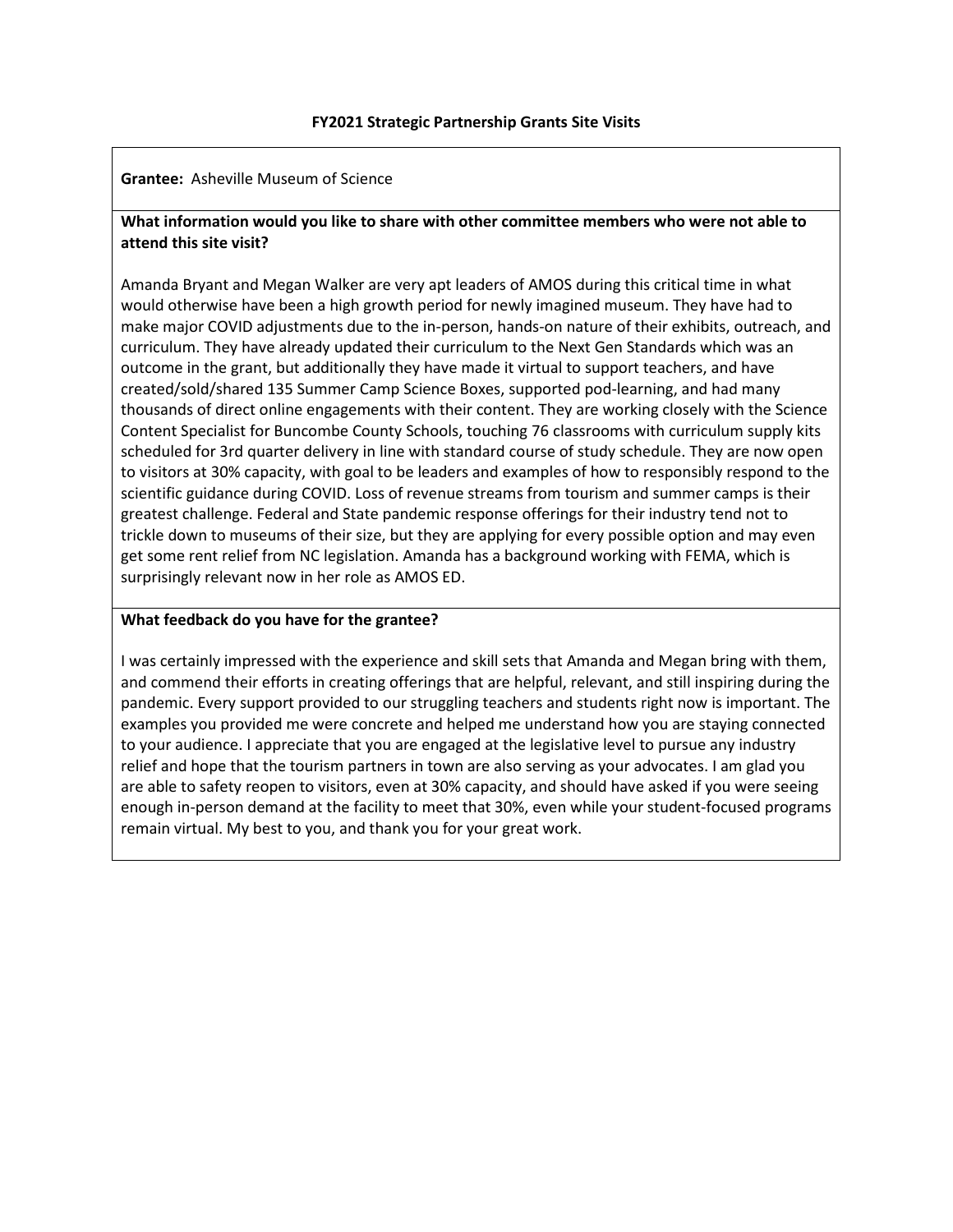**Grantee:** Babies Need Bottoms

# **What information would you like to share with other committee members who were not able to attend this site visit?**

Unique program to provide diapers and wipes to 750-800 local children monthly.

# **What feedback do you have for the grantee?**

Eye-opening presentation! Thank you!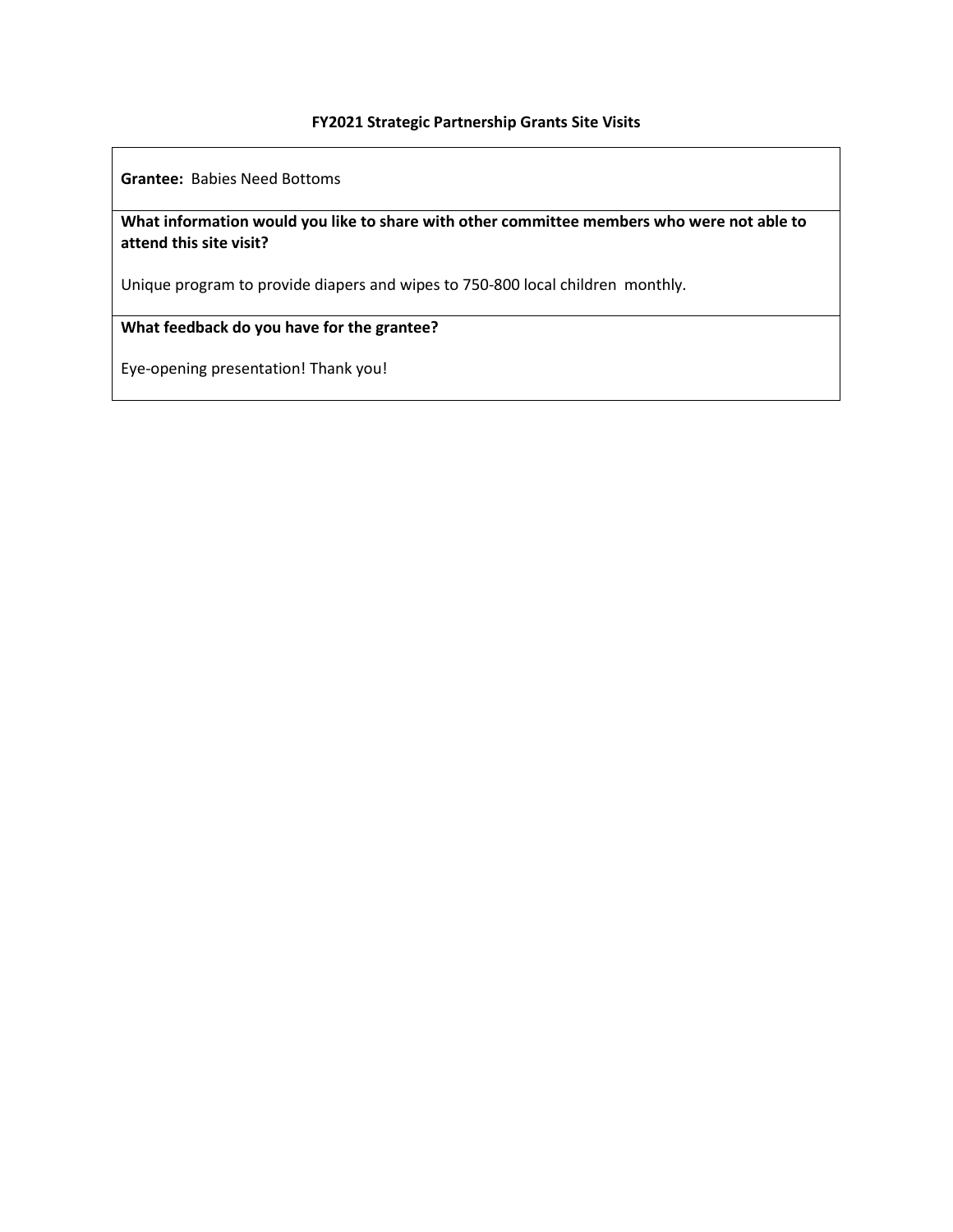**Grantee:** Babies Need Bottoms

# **What information would you like to share with other committee members who were not able to attend this site visit?**

The co-directors of this program are exceptionally knowledgeable and well organized. The pandemic has greatly increased demand for diapers but also resources for obtaining large quantities of diapers, wipes and other items. The organization is in need of a larger storage facility with a loading dock to further expand their ability to receive large donations.

### **What feedback do you have for the grantee?**

You are doing an incredible job in serving children and families in WNC. I hope you are able to obtain a larger facility as I think the economic consequences of Covid and need for diapers for low-income families will continue for a long time.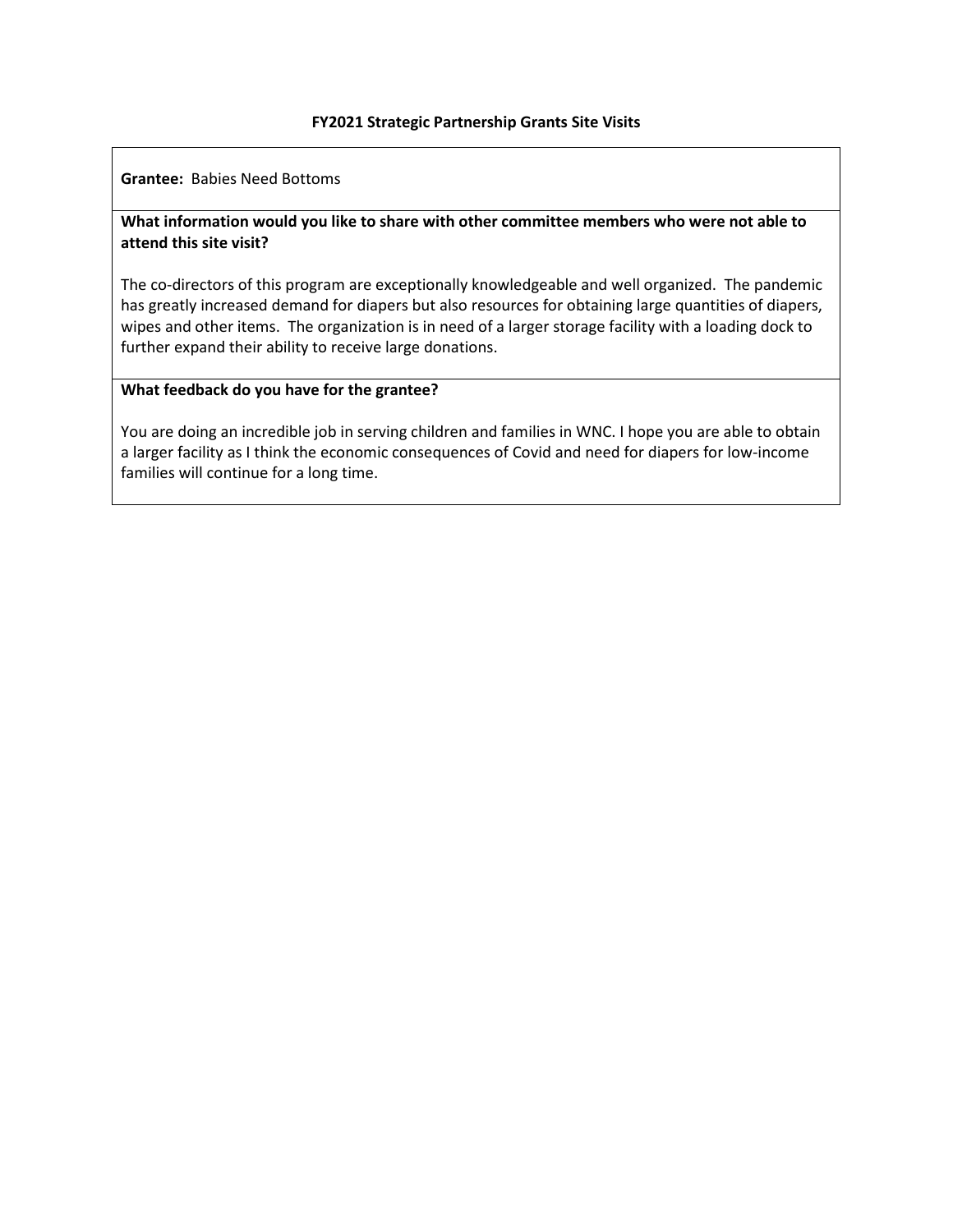**Grantee:** Blue Ridge Parkway Foundation

# **What information would you like to share with other committee members who were not able to attend this site visit?**

Blue Ridge Parkway Foundation is a well-resourced organization that covers areas of North Carolina and Virginia. This grant focuses on areas within Buncombe County. We learned that the National Park Service sets the priorities for the work of the foundation and for this reason, they are not taking on the trail maintenance project they initially proposed, but rather are now focused on work on the Craggy balds. I think it will be important to keep close tabs on the ways this organization focuses on benefits for Buncombe County since they have to balance their efforts amongst many stakeholders outside of the county. Further, I'm mindful of the advice we received from grantee leader at Project Lighten Up when we asked for feedback about equity work in the grant program. He said to think carefully about funding organizations with an existing deep financial network and focus more on finding excluded populations of nonprofits that haven't had as much access.

# **What feedback do you have for the grantee?**

Thank you for an informative presentation on the work of the Blue Ridge Parkway Foundation and the progress on this grant project. I appreciate all the information you provided and in particular your questions to us about increasing the quality of your equity and inclusion work. Completing an equity audit with the support of a professional, especially a person of color, is a good way to begin the selfreflection needed to make progress. Our committee is working equity goals for the grant program now, and we will continue to keep you informed as we progress on our journey.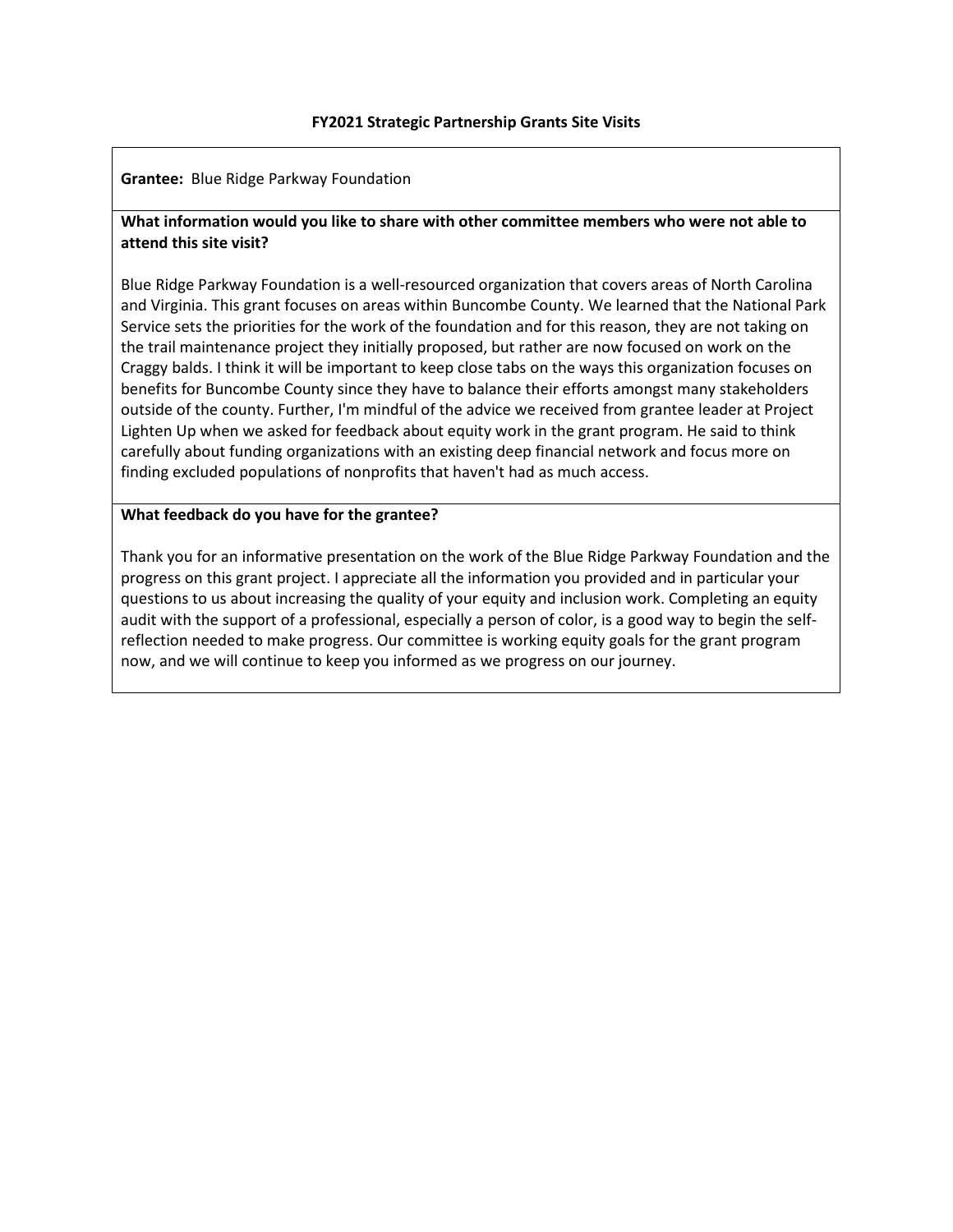**Grantee:** Carolina Small Business Dev Fund - Western Women's Business Ctr

# **What information would you like to share with other committee members who were not able to attend this site visit?**

The project has adapted well to Covid challenges. In summer they shifted to online trainings and now are finding creative solutions to the lack of lending to new businesses. They are currently without a director, and the vacancy is limiting their spending. We encouraged them to think creatively about how to use the funds in alignment with their program proposal.

# **What feedback do you have for the grantee?**

Thank you for an informative morning! It was wonderful to learn about the structure of the Western Women's Business Center and the ways you are adapting to the challenges of Covid19. I hope the November conference is a big success! We look forward to seeing budget amendment requests as you reallocate personnel funds to other areas of operations.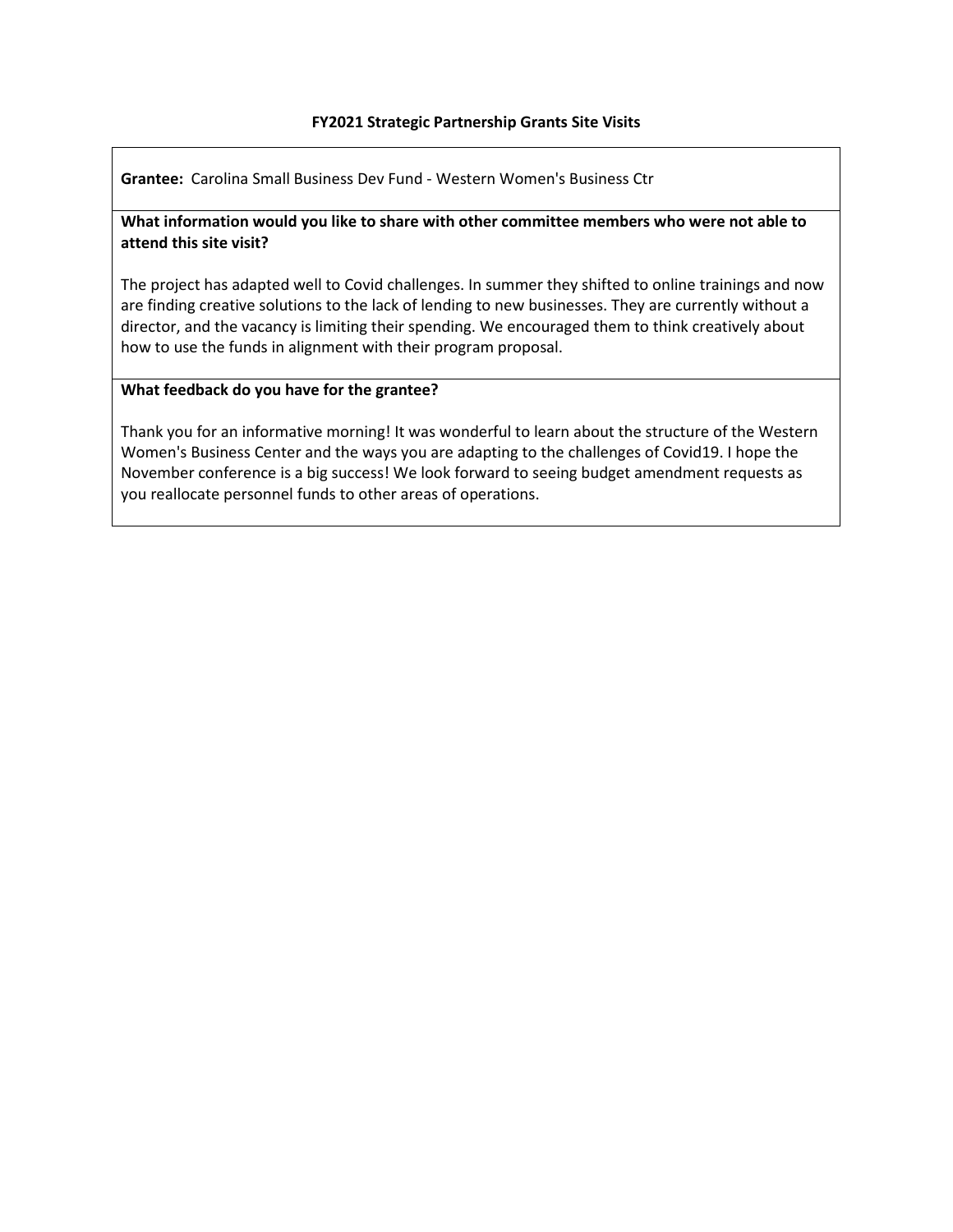**Grantee:** Children First/Communities in Schools

# **What information would you like to share with other committee members who were not able to attend this site visit?**

The program staff demonstrated strong commitment for the work they do with students. The school support specialists serve as a partner to the school staff (i.e. social worker, counselor) to develop deep connection to students and families. During COVID, they are in higher than typical demand for basic needs.

# **What feedback do you have for the grantee?**

Thank you for the time you gave for the site visit. Your passion and commitment to this work was evident to us. I was particularly excited to hear your thoughts on how Children First can leverage the relationships your staff are building during this high demand of COVID into enhanced services for students once the pandemic is behind us. That's a leadership perspective that fresh and exciting.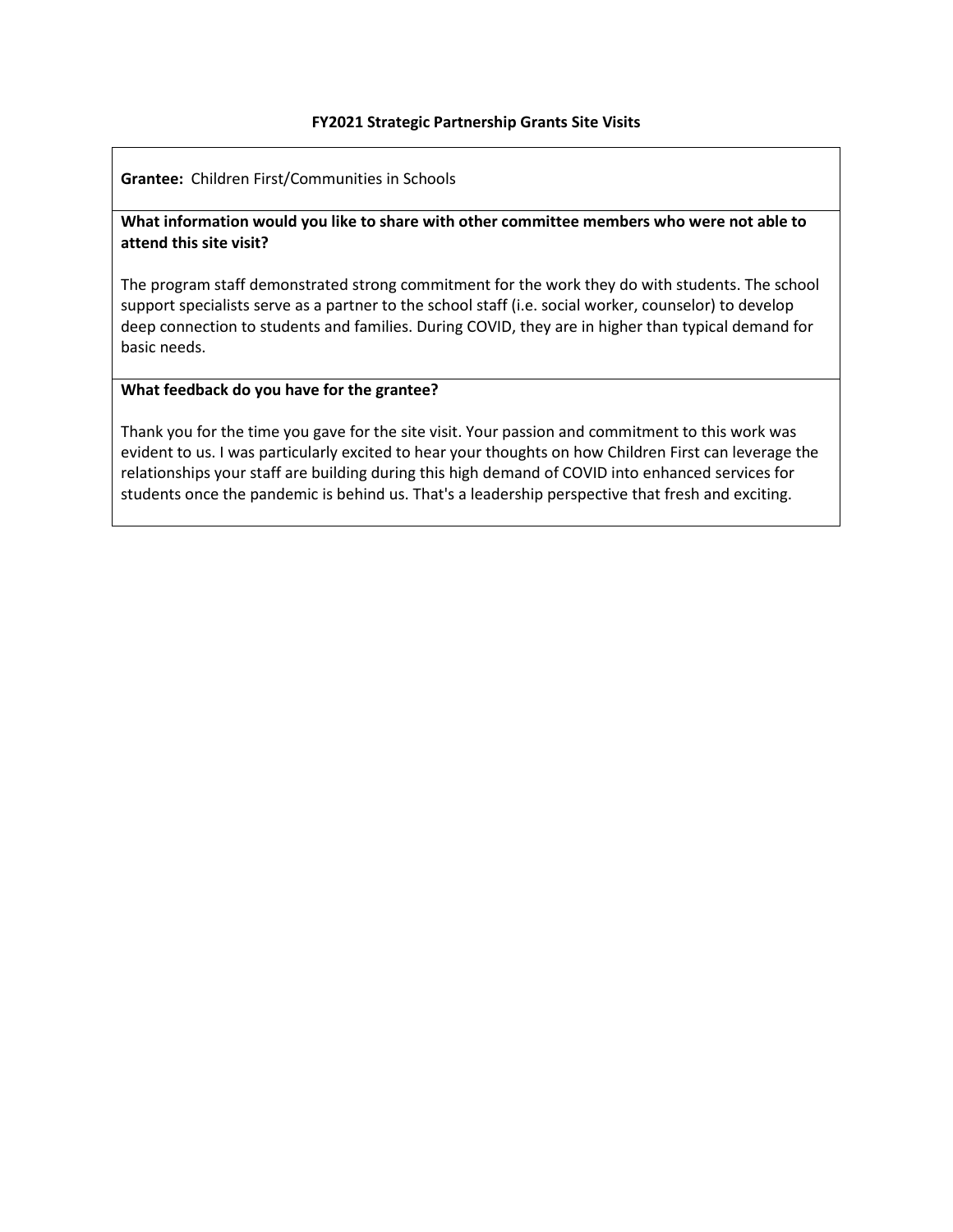**Grantee:** Children First/Communities in Schools

**What information would you like to share with other committee members who were not able to attend this site visit?**

Distribution of over 500 food boxes and over 350 backpacks of school supplies since August. Affiliated with Dropout Prevention, NC Child, et.al.

# **What feedback do you have for the grantee?**

none.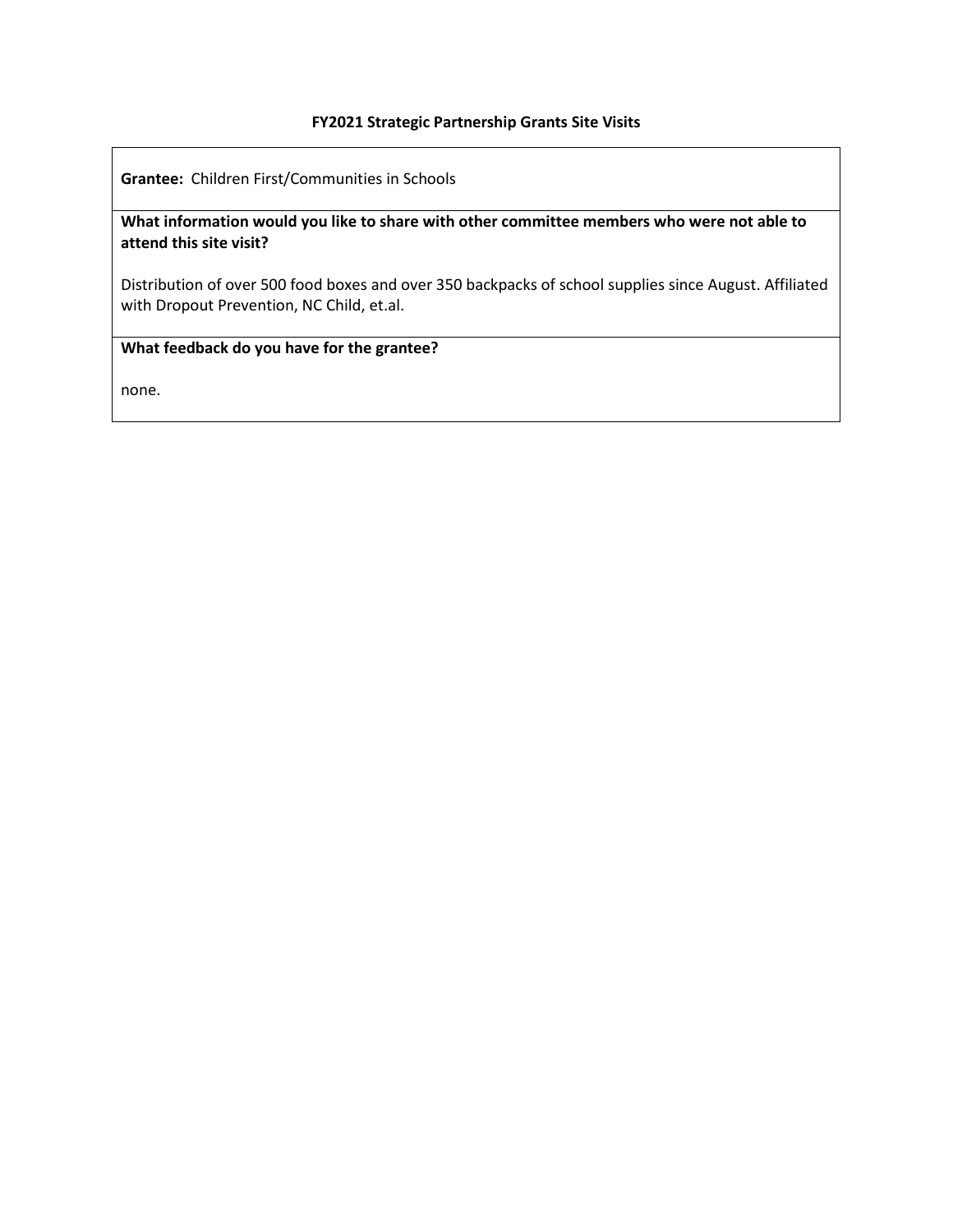**Grantee:** Eagle Market Streets

# **What information would you like to share with other committee members who were not able to attend this site visit?**

The leader of Eagle Market Streets Development is a seasoned, knowledgeable professional. Her insights and experience are such an asset to this project.

We learned about several partnerships with other local organizations that are strong and woven into the organizations work and positively impact this project. I didn't think to ask during the site visit, and now I wonder if there MOUs or contracts in place that formalize these partnerships. It could be informative to see how they define the various roles since partnerships are a powerful tool for maximizing impact.

# **What feedback do you have for the grantee?**

Thank you for an informative and interesting conversation. I learned a great deal about community's assets and how your organization is leveraging them to benefit small businesses. I appreciate your innovative approach to partnerships with other organizations. I wonder what type of memorandum of understanding or formal contracts do you put in place to define the roles within these partnerships (e.g. Bow and Arrow, LLC, Chamber of Commerce, YMI, and Grind). If possible, could you share them with us in future reporting?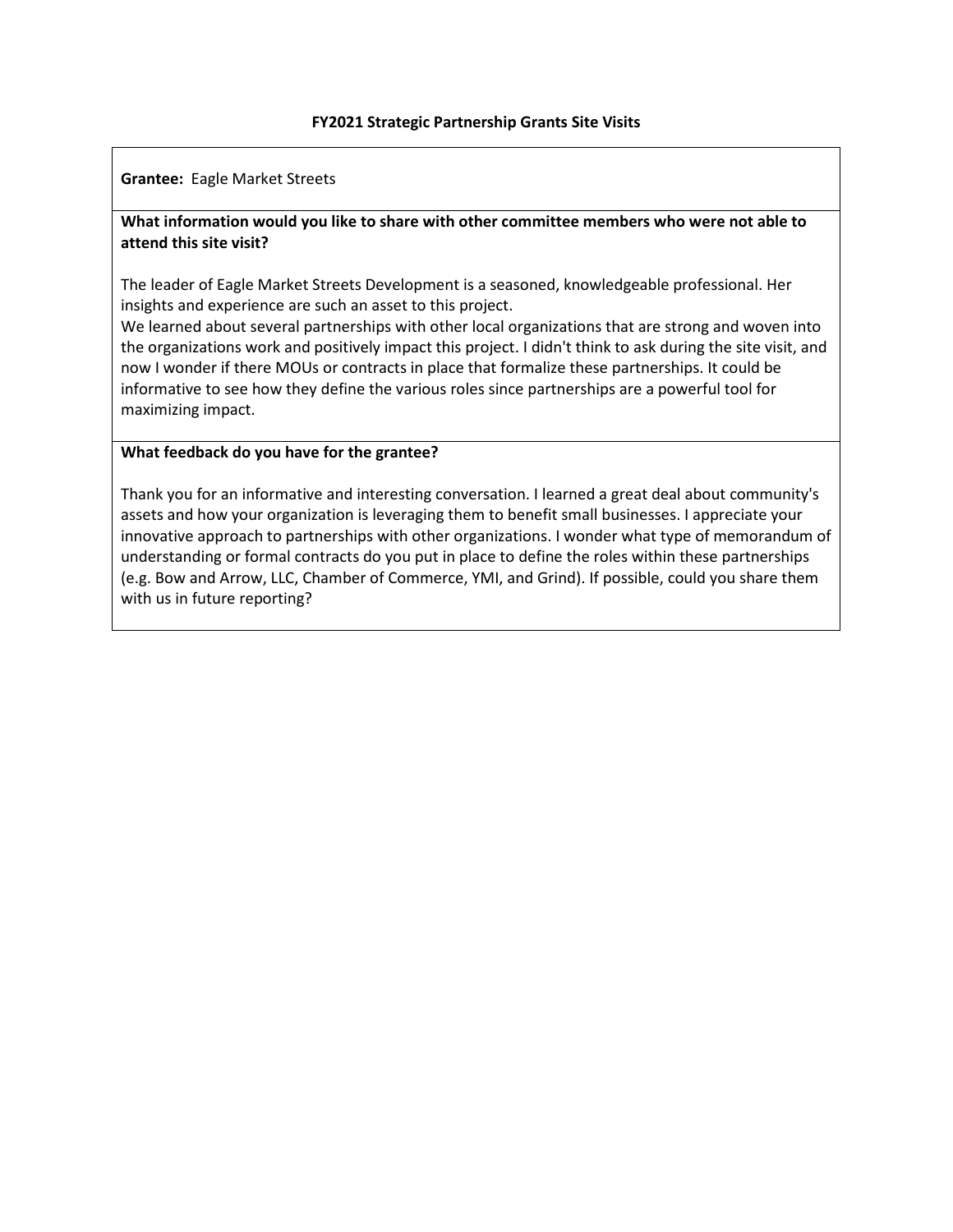**Grantee:** Eagle Market Streets

# **What information would you like to share with other committee members who were not able to attend this site visit?**

Ms. Swepson-Twitty is a wealth of institutional knowledge about economic development in Asheville, especially for the BIPOC community. I gained a deeper and clearer understanding of the work of EMSDC and the Incubate to Innovate program, as I would have wanted from an on-site visit.

• 6 small businesses that share their site at 70 S. Market Street, plus a variety of mobile, homebased or off-site businesses participate in the program being funded by this committee.

• Some partners include Up Staff Personnel, Umoja, Asheville Iridescent Yoga Studio, NC Block Tours, A1 Computers, Hot Crab Legs and Grits.

• EMSDC has curriculum developed with Sharon Oxendine, next phase is to roll it out to participants.

• EMSDC is now working with Grind Asheville, YMI, and Chamber of Commerce to offer coworking spaces for an "innovation hub".

• Recommendations from EMSDC to increase our equity and inclusiveness: identify BIPOC-led orgs through cross-dialogue, ask grantees to self-identify in application, diversify the grant-making vehicle by partnering with CoThinkk to recruit committee members, share feedback from current BIPOC grantees about the ease of the process.

# **What feedback do you have for the grantee?**

Thank you for the time you shared. I look forward to hearing more about the curriculum, and its impact on participants. I would be interested to read or hear feedback provided by one or more of your participant business owners. There are many, many sources for economic development activity and funding, with new streams of support due to Covid. It is difficult to keep track, but it is good that you do, and remain in collaboration with many local, federal, state, private and philanthropic funders.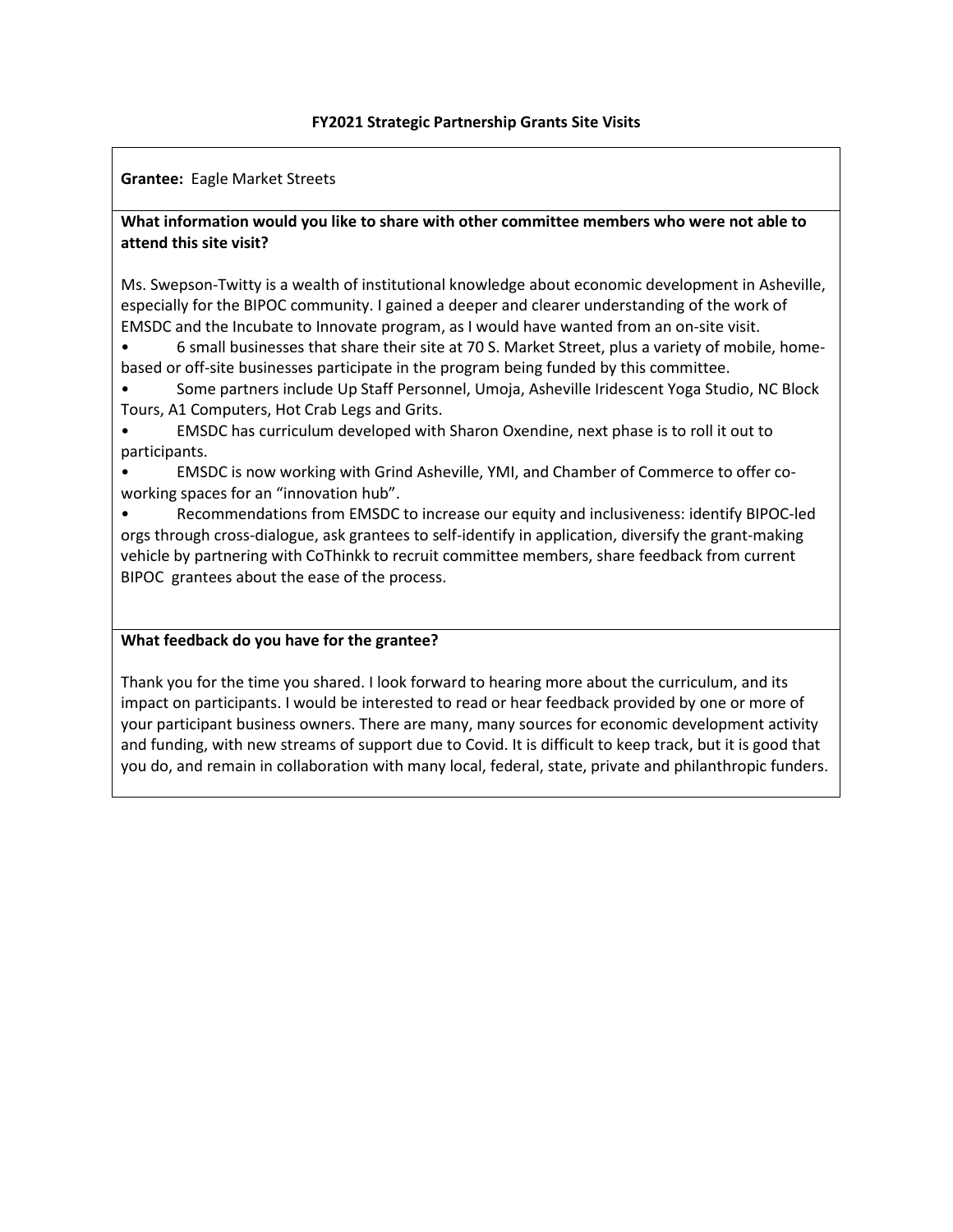**Grantee:** Eagle Market Streets

# **What information would you like to share with other committee members who were not able to attend this site visit?**

The project seems to be making progress towards its goals despite somewhat of a slow start.

# **What feedback do you have for the grantee?**

Thank you for the report on your project. You seem to be progressing well towards your goals. It would be good to include more information in your next quarterly report about if and how your emergency support for rent and utilities for local businesses will impact funds available for other expenses in your project budget.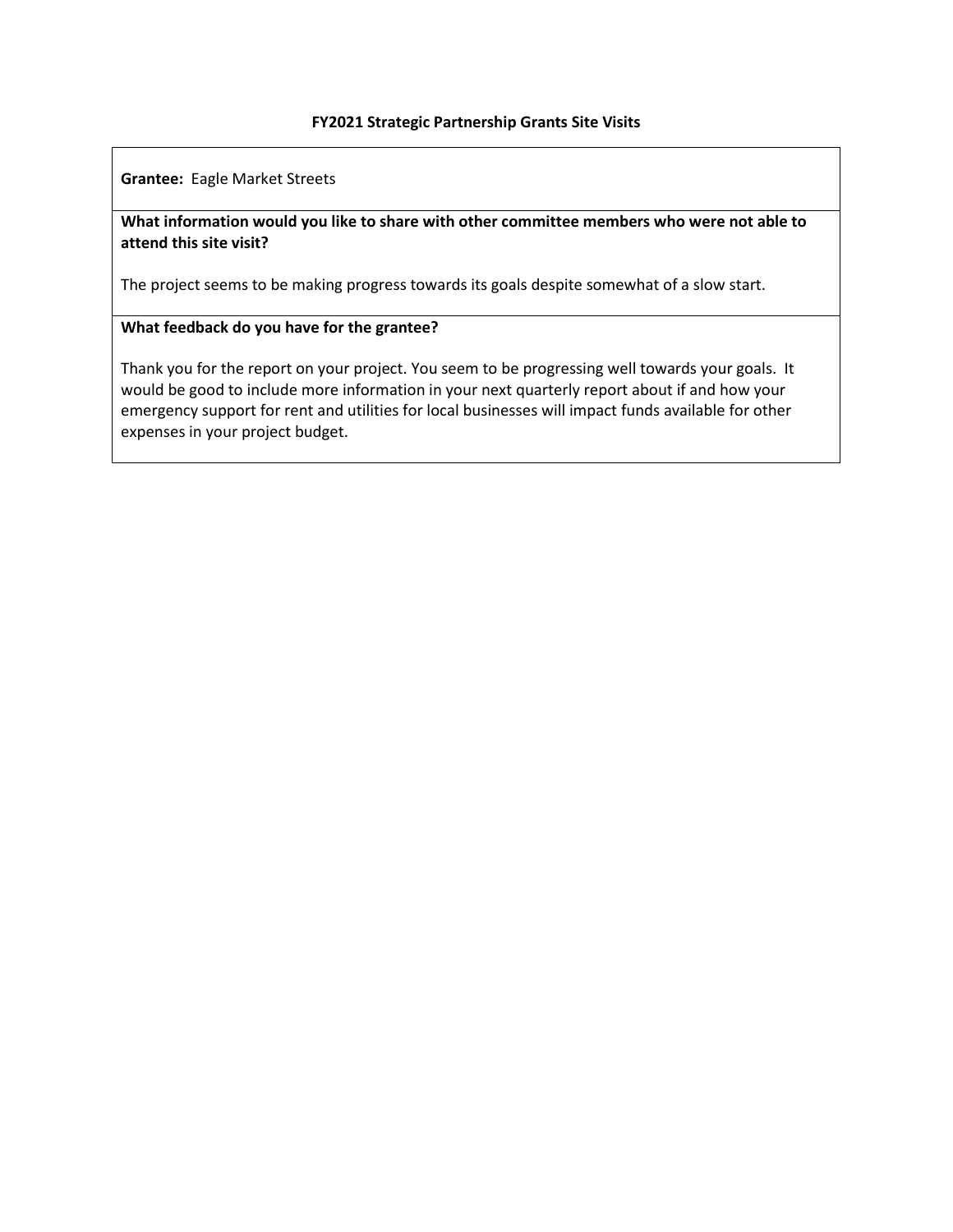**Grantee:** Environmental Quality Institute

# **What information would you like to share with other committee members who were not able to attend this site visit?**

This organization tests water quality in streams and rivers. Tests in streams throughout Buncombe county and western North Carolina analyze for ammonia, nitrogen , turbidity, etc. The EQI has been able to operate through the pandemic without any real hitches. They seem to have a good working relationship with local governments and private organizations wishing to make use of their data. The lab is able to employ interns every year from local colleges and universities, providing students with valuable work experience.

# **What feedback do you have for the grantee?**

Thanks for your informative presentation. Felt like I learned a lot. Impressive to have kept the organization going for so long . I liked the suggestion about partnering with recreational and beverage companies to sponsor test sites.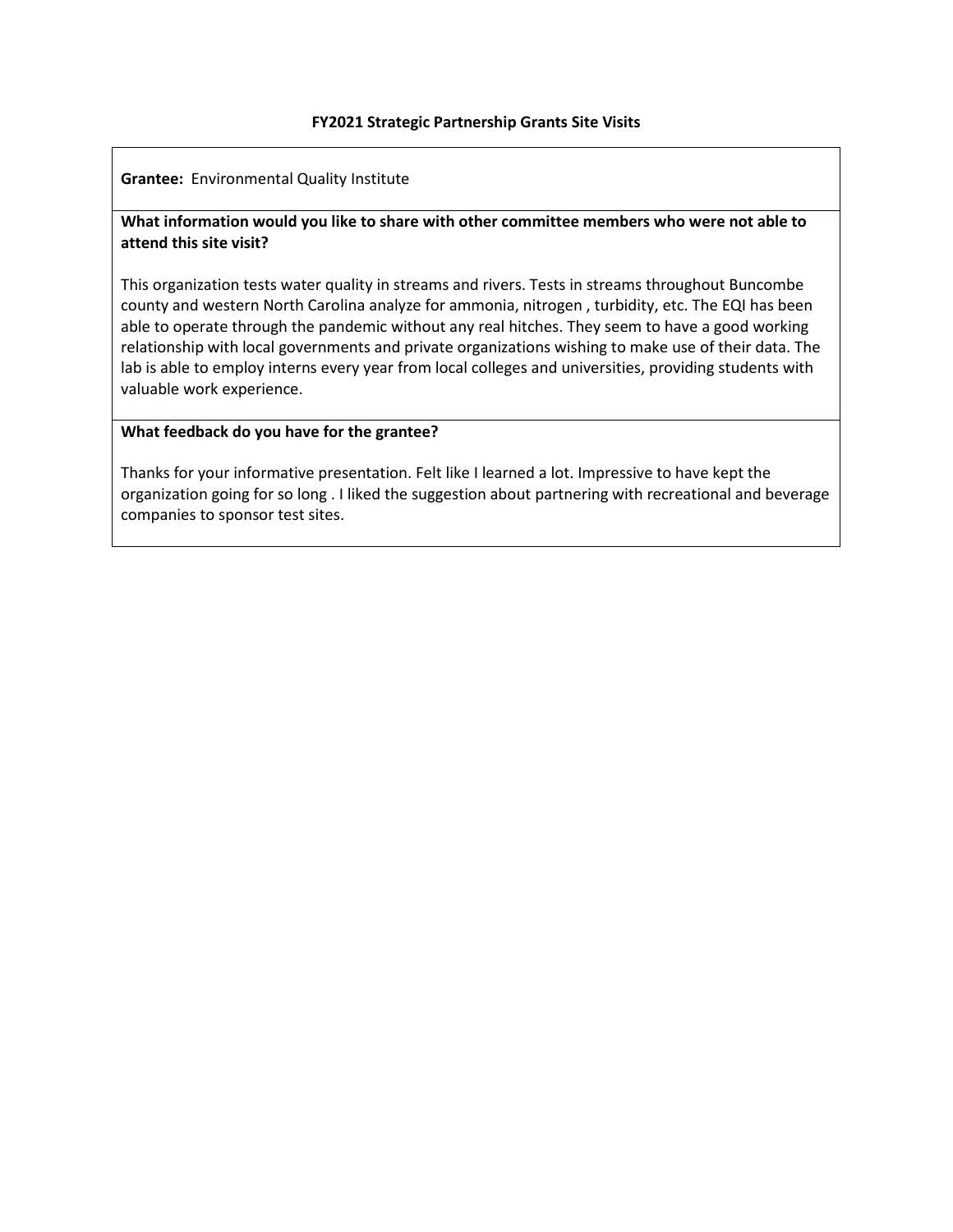**Grantee:** Environmental Quality Institute

# **What information would you like to share with other committee members who were not able to attend this site visit?**

The EQI is a true grassroots effort to monitor the water quality of Buncombe County (and other WNC counties). Despite running on primarily volunteer efforts, the lab provides high-quality, long-term monitoring data used by many partners, including private entities, other non-profits, and government agencies. The EQI truly cares about the quality of their work and demonstrates a high degree of scientific skill. The dollars provided by the SPGC truly are multiplied many times over to support a healthy environment in the County.

# **What feedback do you have for the grantee?**

EQI's work is truly high-quality, grassroots science. I was impressed with the quality of the lab, data collection, and data analysis, especially considering the effort is primarily based on volunteer efforts. EQI is a model for citizen efforts to support regional scientific monitoring. The EQI truly cares about the quality of their work and demonstrates a high degree of scientific skill. The dollars provided by the SPGC truly are multiplied many times over to support a healthy environment in the County. Thank you for your dedication and passion for a clean environment in WNC.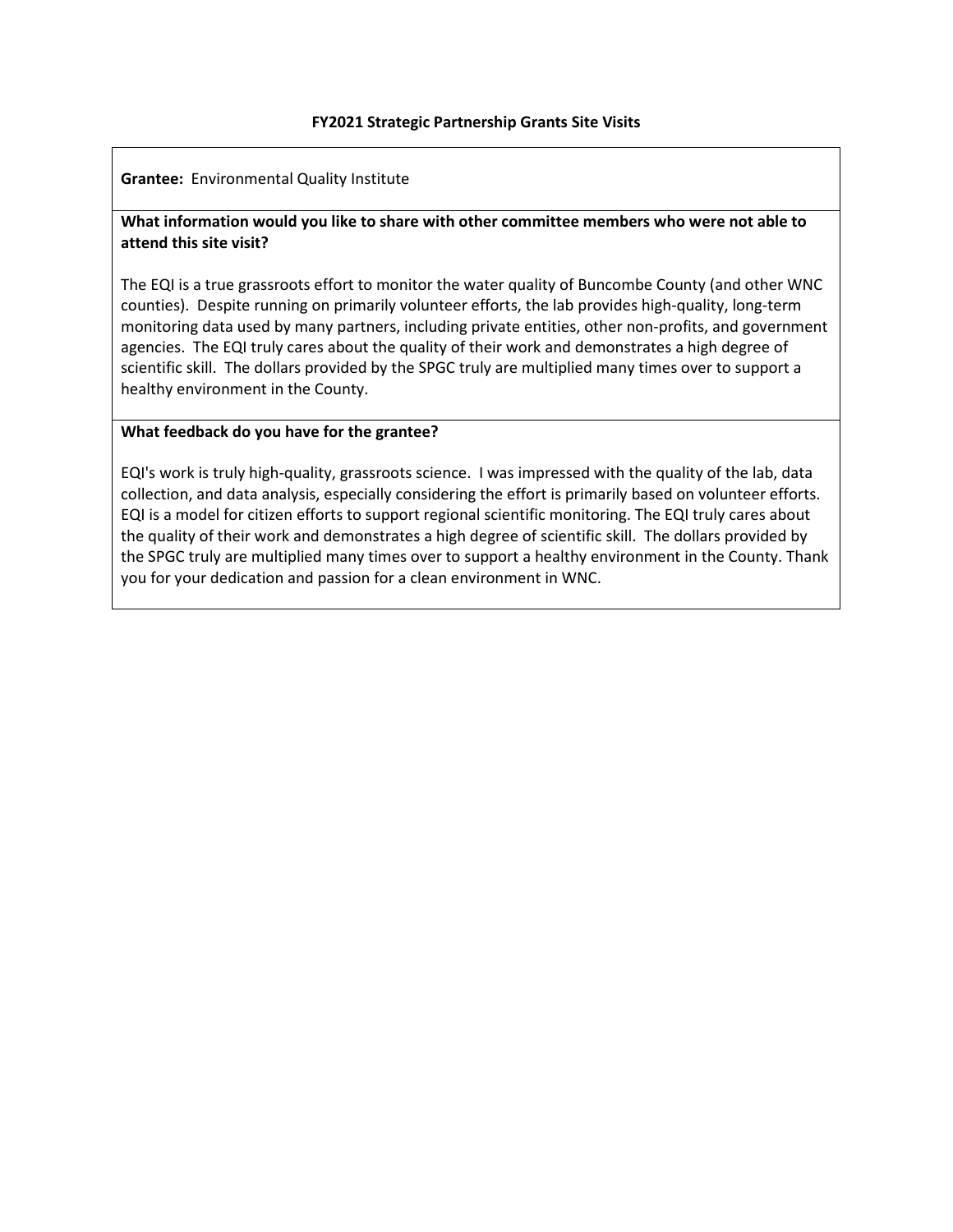**Grantee:** Folk Heritage Committee

# **What information would you like to share with other committee members who were not able to attend this site visit?**

The Folk Heritage Committee did a completely virtual Shindig on the Green and Mountain Dance and Folk Festival this year. There were 11 nights of programming between the two events. It was a mix of rebroadcast previous festival clips along with newly recorded live current music. They feel that everything was a success, and the viewers were in the thousands. They are an all volunteer committee working to keep this going on a very small budget and appreciate the grant committee and county for the funding.

One question posed by the grantee is what they can do to meet the county's expectations around diversity, equity and inclusion. They did their best to answer the question in the quarterly report but worry that they don't have any clear actions in mind related to expanding in this area. They are open to ideas.

**What feedback do you have for the grantee?**

n/a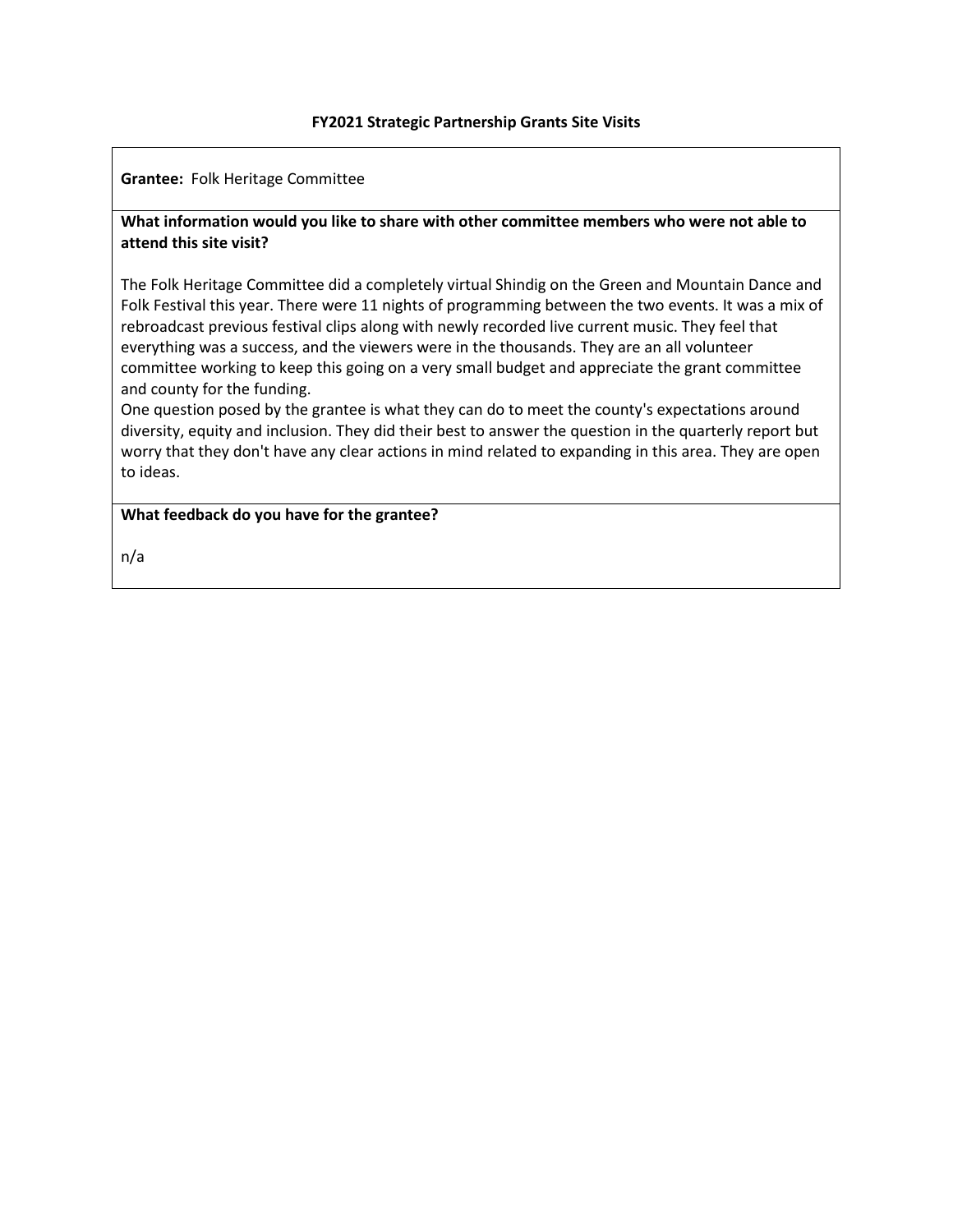**Grantee:** Just Economics

# **What information would you like to share with other committee members who were not able to attend this site visit?**

Just Economics is doing great work to support low wage workers by engaging community members in leadership and community-building. They are a very small paid staff of 3 people and the director remarked that all of their work is "interconnected." When asked about how they might define their work for the grant into a specific project to align with the commission's directive, the director described how challenging it is to delineate the work that way. They are responsive to immediate community needs that don't necessarily align with grant cycle timing. The idea that all nonprofits can and should work within the confines of project planning 9 months out from grant awards may not be reasonable. Conversely, the county may need to add content to the grant writing session that goes deeper in teaching groups how to define projects within the structures they already have.

### **What feedback do you have for the grantee?**

Thank you for your presentation on the work of Just Economics. Your candor and clarity are helpful to the committee as we prepare for another grant cycle.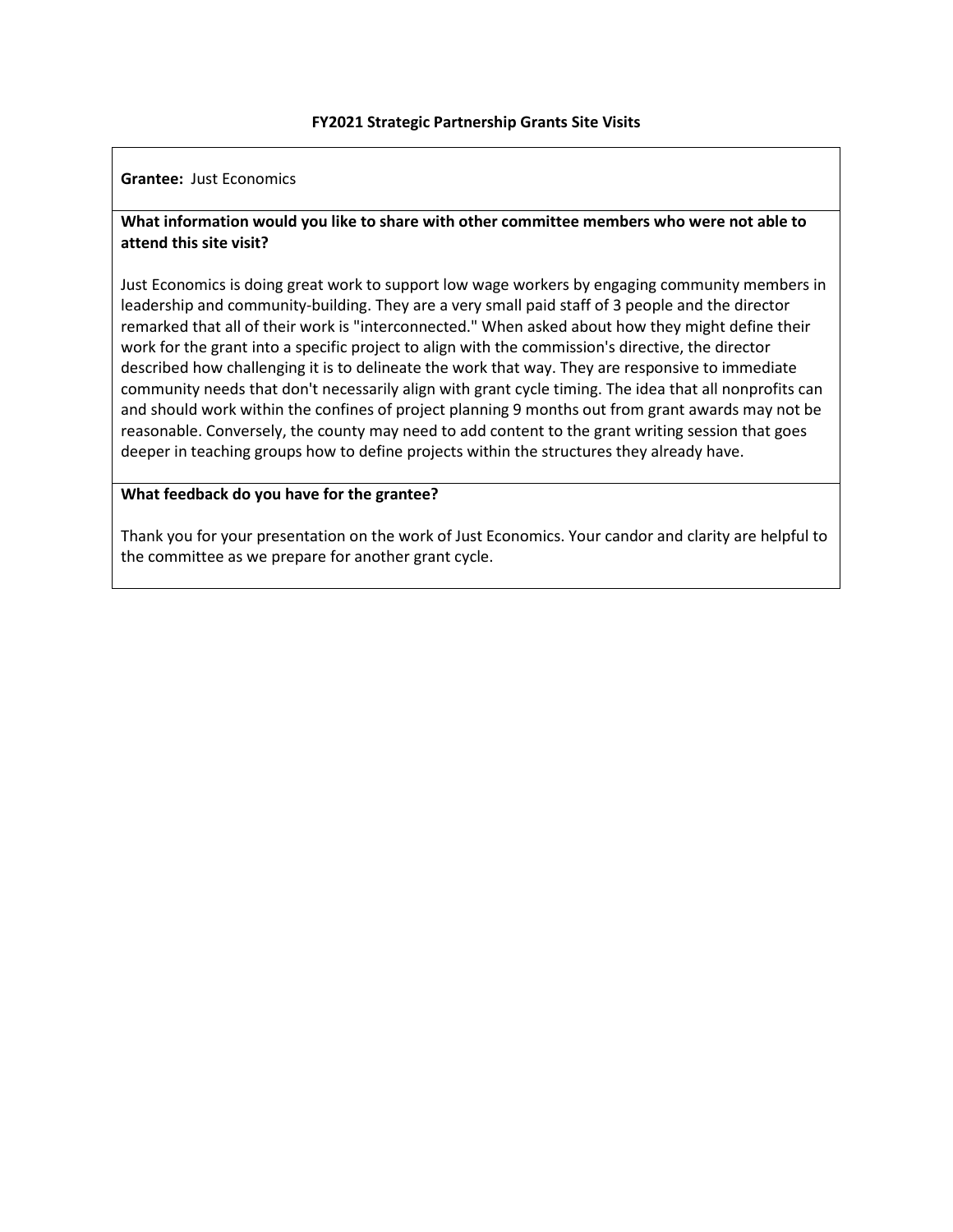**Grantee:** Just Economics

# **What information would you like to share with other committee members who were not able to attend this site visit?**

I was very impressed with how the organization has been able to carry on their work despite Covid restrictions and in some cases expand and deepen it. The director seem extraordinary - both highly qualified and highly engaged. Provided a very compelling rationale for scaling back on the Living Wage Certification Program. Have taken tangible steps to educate staff and board to address equity and inclusion.

### **What feedback do you have for the grantee?**

I am very impressed with the work that you do and its importance to the community and particularly excited about your Online Workers Assemblies.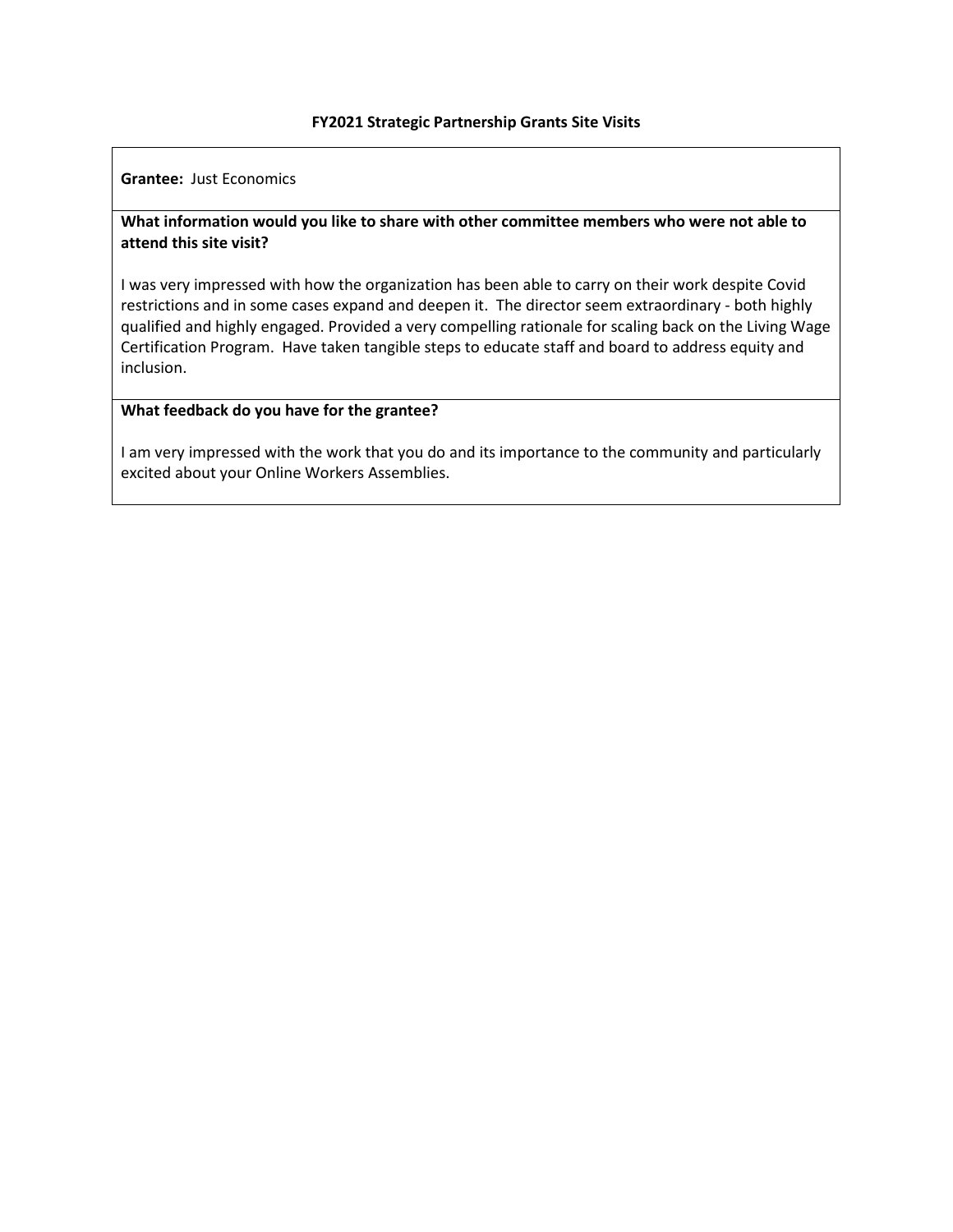**Grantee:** Literacy Council of Buncombe County

# **What information would you like to share with other committee members who were not able to attend this site visit?**

The Literacy Council provides an important service to the community of Buncombe County. They demonstrated the individual empowerment, family well-being, and social justice that a literate population provides. They reacted to the COVID pandemic with strength, perseverance, and grace. Tutoring is a hard action to perform virtually, but they have done all they can to continue to provide this service. The funding that the SPGC provided to the Literacy Council is being well used and serves the County strongly.

# **What feedback do you have for the grantee?**

Thank you so much for your presentation, but more so for the important work you do. You clearly demonstrated that the Literacy Council provides an important service to the community of Buncombe County. The individual empowerment, family well-being, and social justice that a literate population provides cannot be understated. You have reacted to the COVID pandemic with strength, perseverance, and grace. Tutoring is a hard action to perform virtually, but you have done all they can to continue to provide this service. I am proud the SPGC has supported your efforts.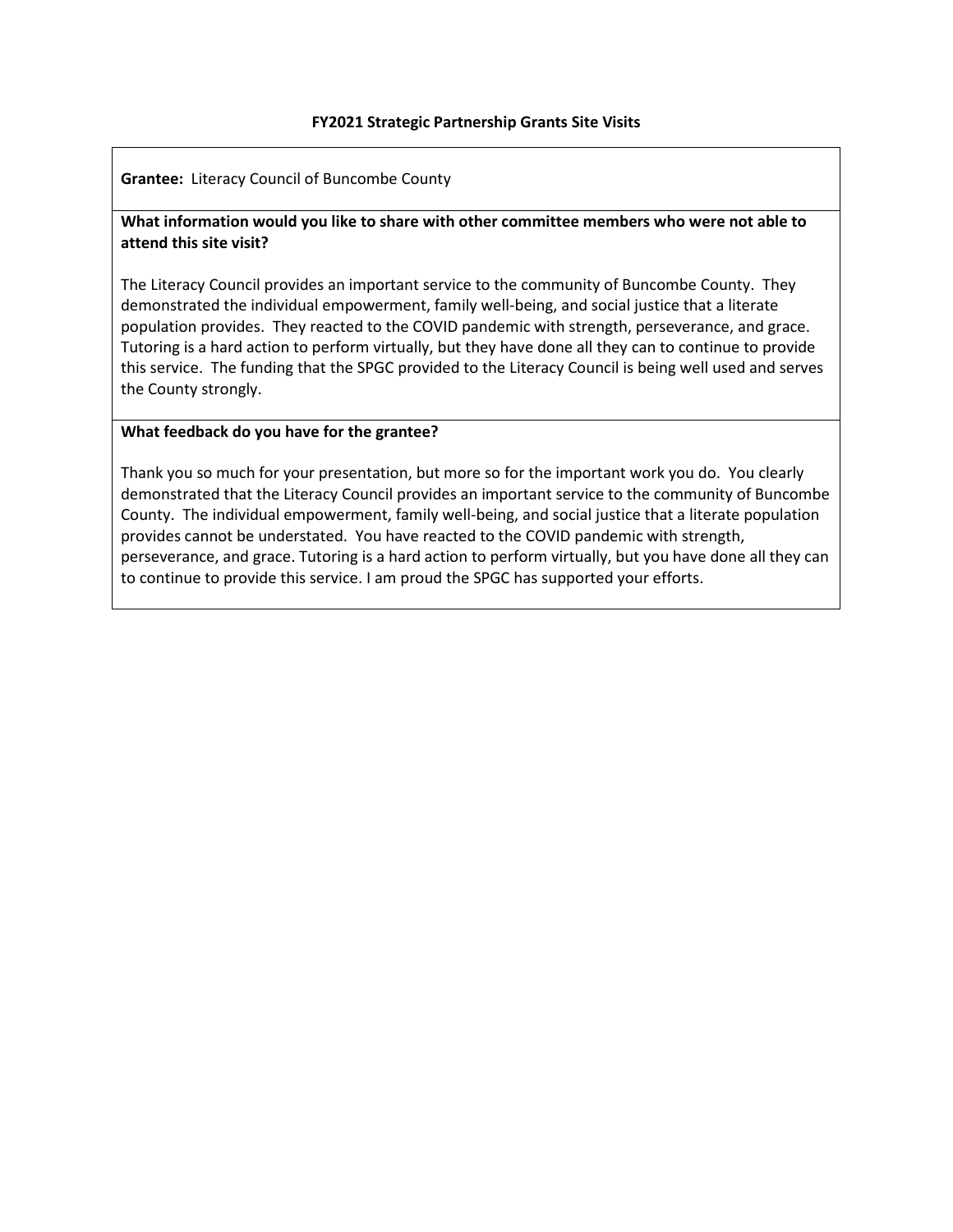**Grantee:** On Track Financial

# **What information would you like to share with other committee members who were not able to attend this site visit?**

On Track is gearing up to provide their tax preparation program under challenging circumstances due to Covid19. They will have reduced capacity due to a smaller number of volunteer tax preparers and will be wading through the new territory of virtual service delivery. Despite this their staff are energized and creative to meet the challenge. They are offering a new mode of service called facilitated self-assistance where people can call for help in doing their own online taxes.

### **What feedback do you have for the grantee?**

Thank you for the energy and creativity you are putting into the VITA program during this unprecedented year. I appreciate your honesty and openness during our site visit; our conversation created space for mutual benefit - thank you.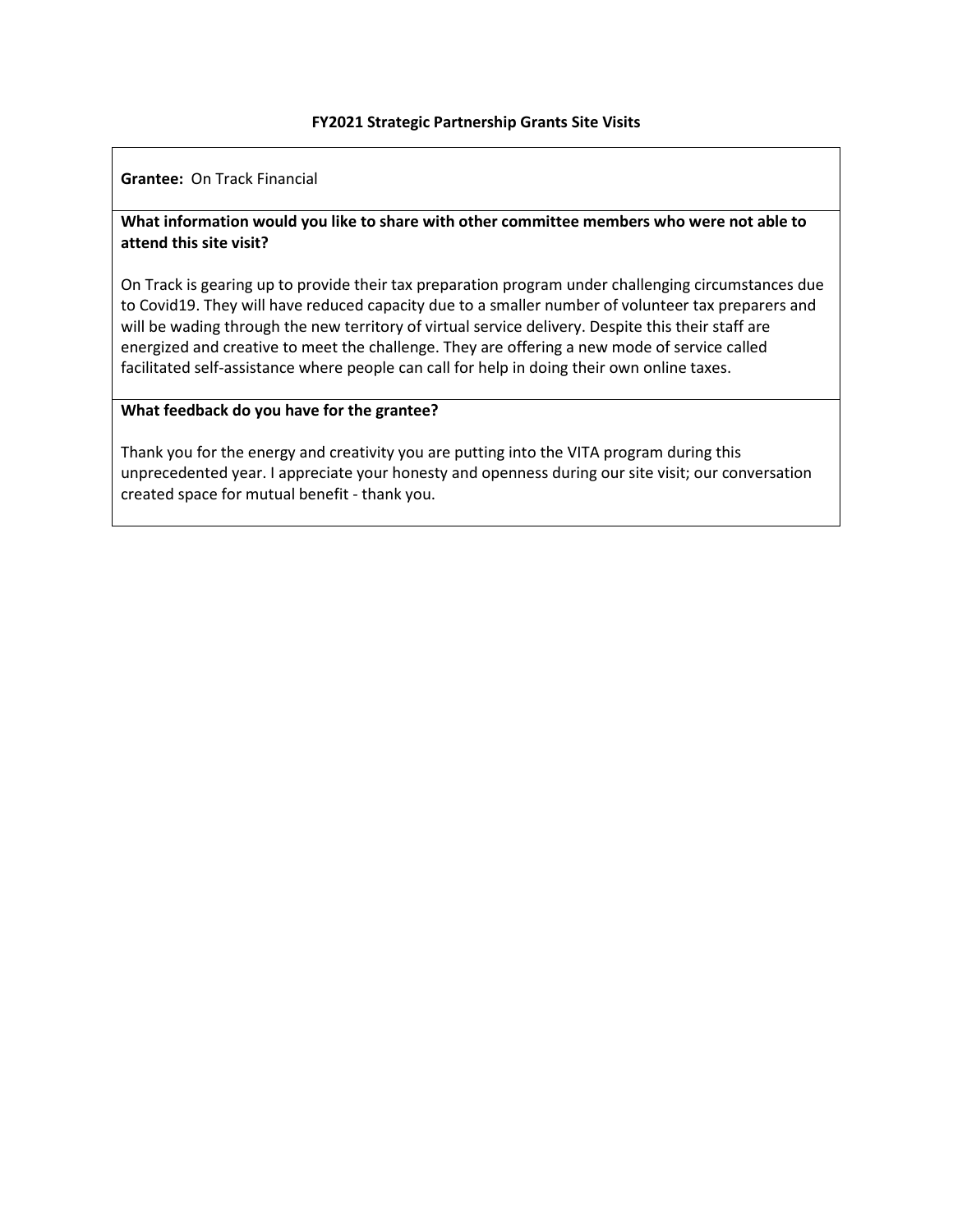**Grantee:** On Track Financial

**What information would you like to share with other committee members who were not able to attend this site visit?**

None that are outstanding

**What feedback do you have for the grantee?**

I appreciated your candor ans ability to fully answer or questions.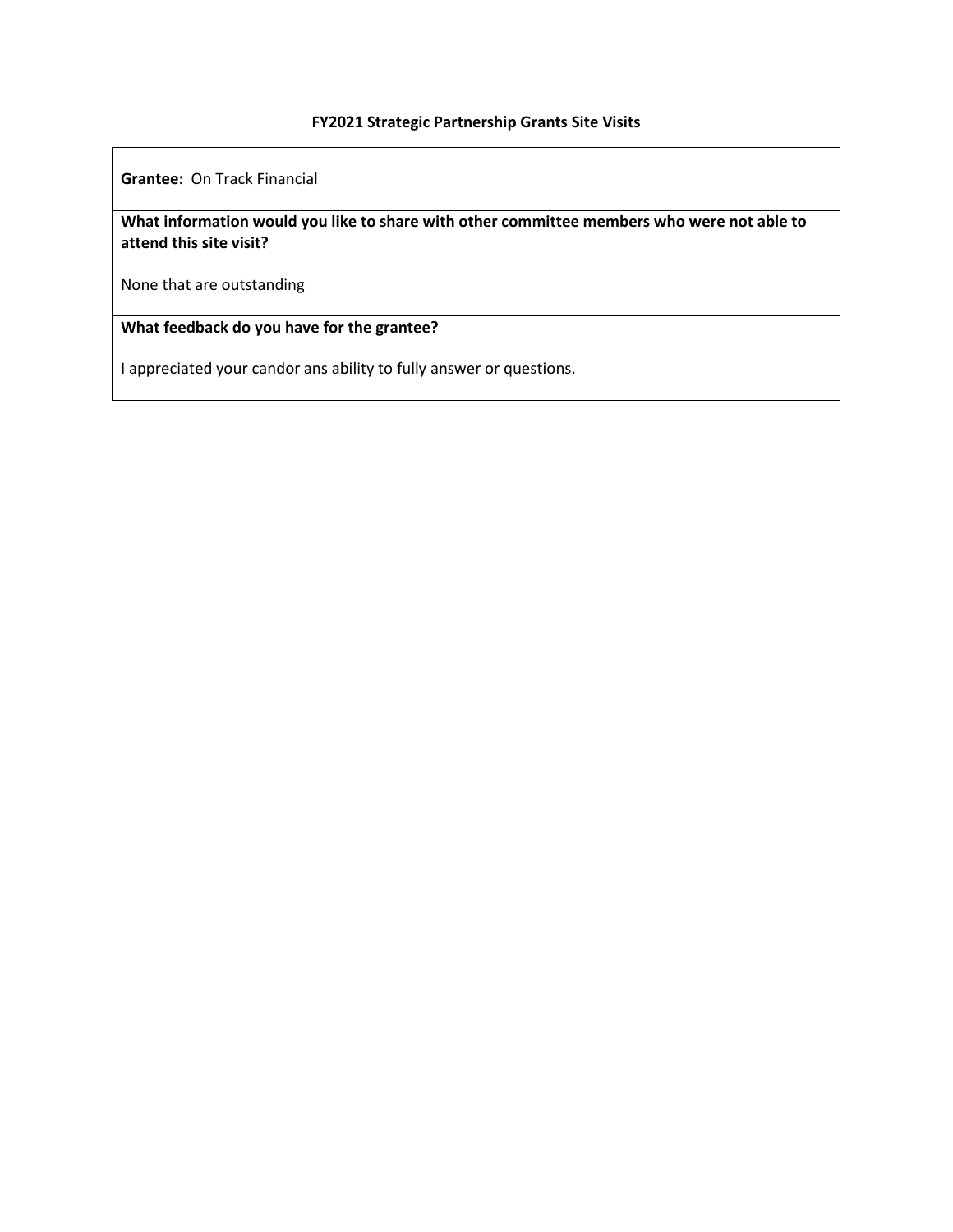**Grantee:** Pisgah Legal

# **What information would you like to share with other committee members who were not able to attend this site visit?**

Pisgah Legal's service delivery model is sound; their holistic approach to client needs is strong. Their approach to performance measurement relies on the somewhat subjective assessment of the staff, and they remarked that they struggle to use surveys to gather information from clients about their services. They mentioned that they are increasing capacity to provide supports through social workers - this sounds promising.

### **What feedback do you have for the grantee?**

Thank you for such an informative session together. The work of Pisgah Legal is vital to our community. I was happy to hear that your focus on equity/inclusion and on increasing infrastructure for use of social workers is ramping up. These are two areas of operations that are vital to serving excluded populations in Asheville.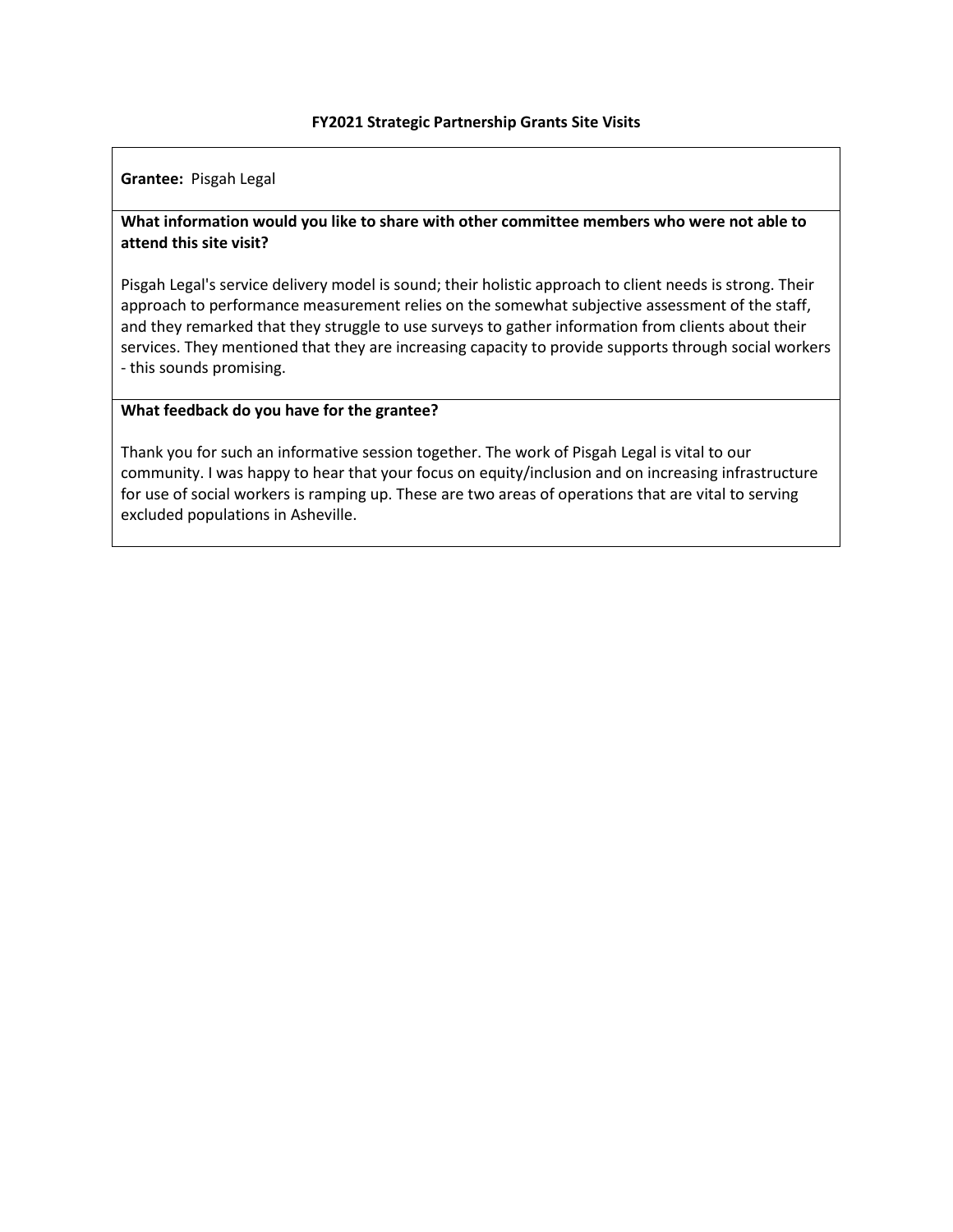**Grantee:** Pisgah Legal

# **What information would you like to share with other committee members who were not able to attend this site visit?**

Pisgah Legal continues to provides high quality legal services and works with a network of partners to help clients with their needs. It is a large and complex organization with over 60 funding sources. I think that the legal assistance they provide is an essential service in our community. They seem to have risen effectively to the challenge of a larger workload due to Covid-related issues.

### **What feedback do you have for the grantee?**

I think you are doing an incredible job providing essential legal services to our community.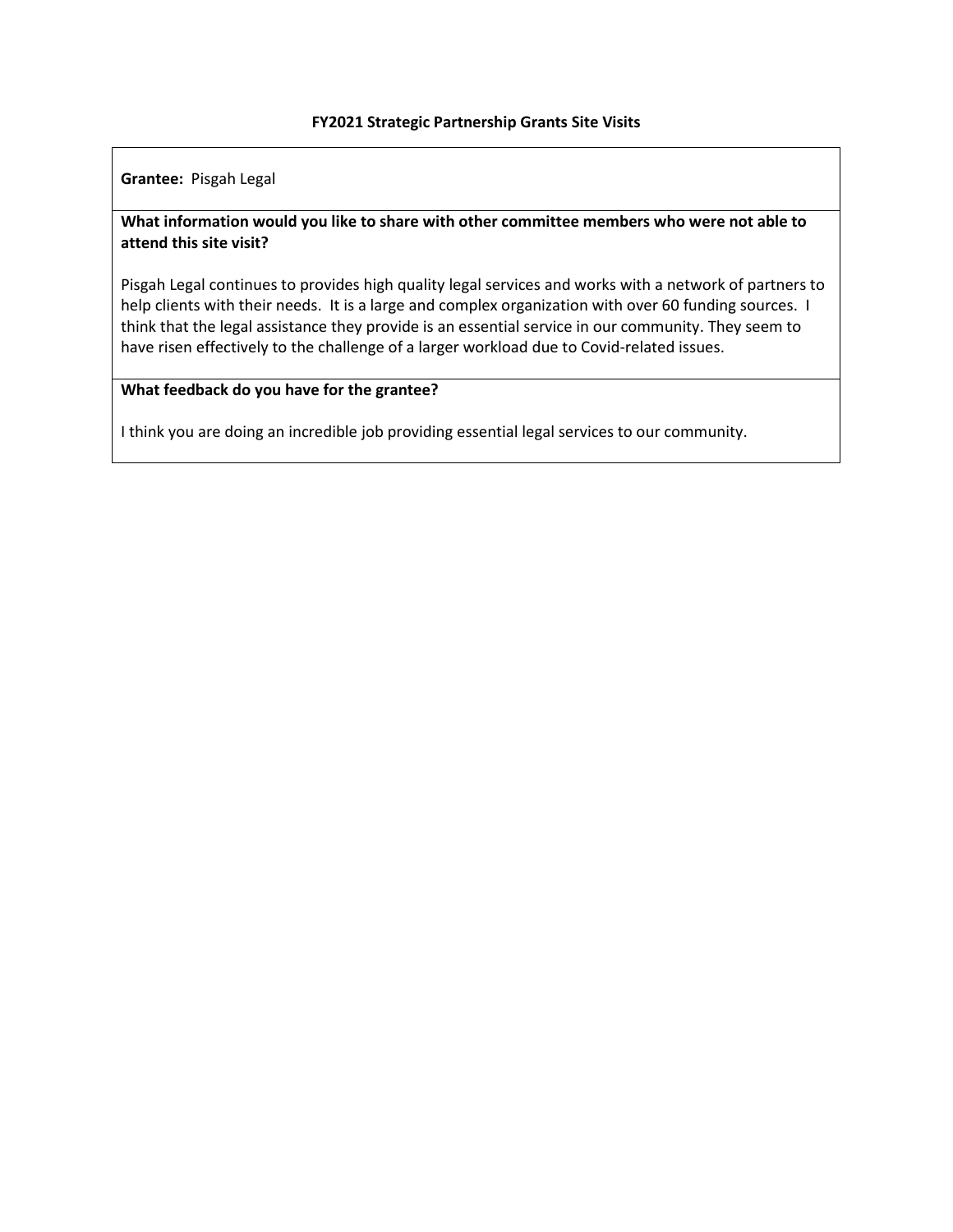**Grantee:** Project Lighten Up

# **What information would you like to share with other committee members who were not able to attend this site visit?**

The organization had to serve many fewer children than expected (15 instead of 100+) because of Covid19. The organization still needed all of the funds to make the pivot to a smaller program in order to comply with CDC recommendations. The pastor shared ideas with us re: racial equity. He noted that often Black led organizations have much smaller funding streams (in number and amount), and that feels like a primary source of inequity. He suggested we could examine the range of access to funds that an organization has when thinking about how to prioritize our funds. He also suggested looking closely at the wording in the application for words or phrasing that could represent bias.

### **What feedback do you have for the grantee?**

Thank you for inviting us into your church to see first hand the way youth are nurtured in your organization. The lessons you've learned during the Covid19 pandemic will be a benefit to you and to us as we all continue to face the challenge of serving kids in person. Thank you also for the insights you share with us about our grant-making program; your experience and knowledge are so helpful to us.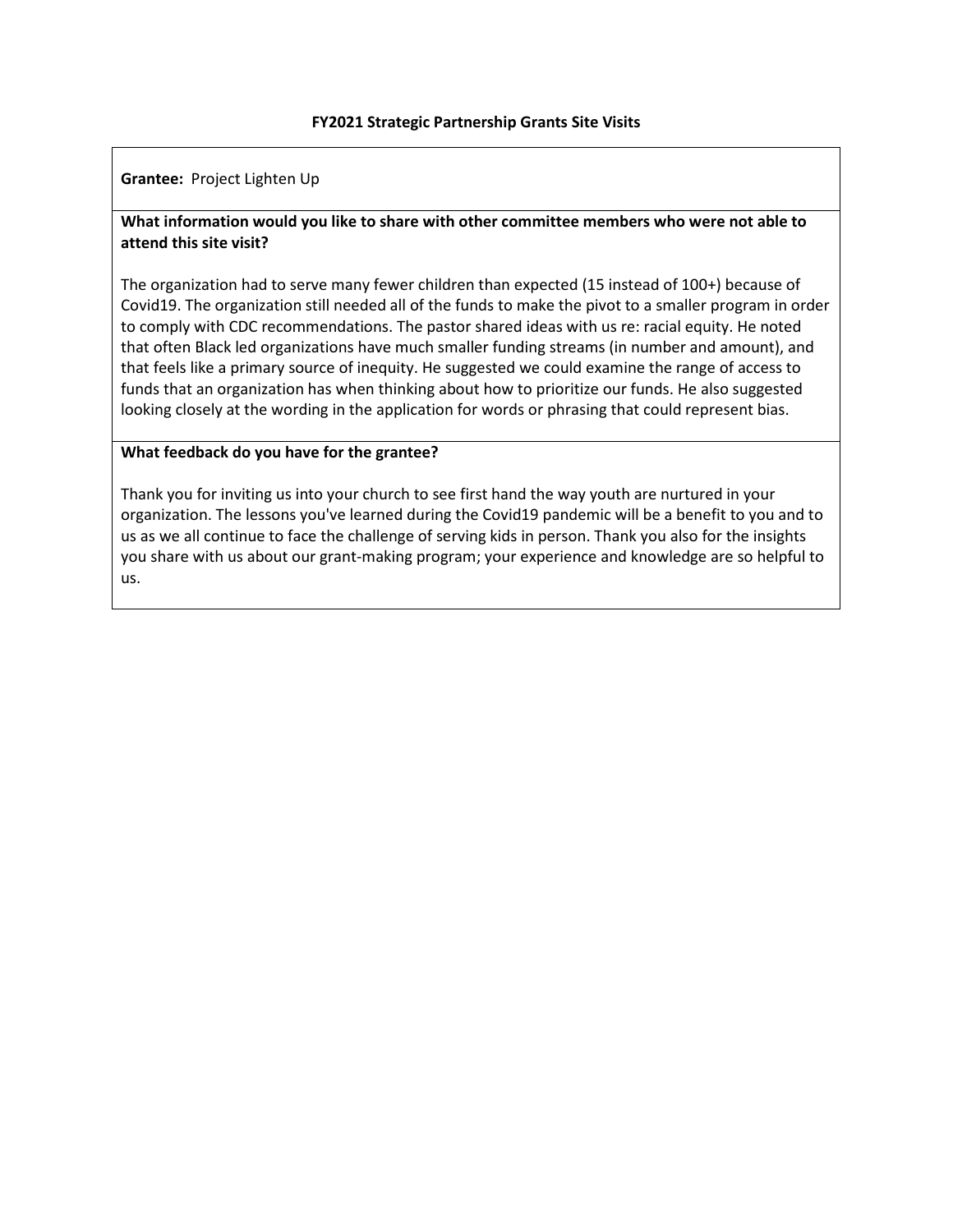**Grantee:** Project Lighten Up

# **What information would you like to share with other committee members who were not able to attend this site visit?**

Unfortunately, Project Lighten Up only enrolled 15 kids this summer rather than the normal 100+ due to the reluctance of parents to send their children this year. Of course, that is 15 children who were given a leg up this summer. We were given a tour of the Rock Hill Missionary Baptist church, where the camp is based, by the Rev. Spencer Hardaway who directs the camp and after school programs. The church, built in 1896, is a large, solidly built structure with plenty of room both inside and out to accommodate a large group of children. There were approximately 12 to 15 children in the building during our visit enrolled in virtual programs. The children, aged pre-school through middle school were well behaved and seemed to be working hard. I was impressed with the facility, the staff and the dedication of the all involved.

### **What feedback do you have for the grantee?**

I was most impressed by the work you do in your camp and after school programs. Helping young children is one of the most important areas the county can be involved in. I would encourage the camp to apply for county funds in the future.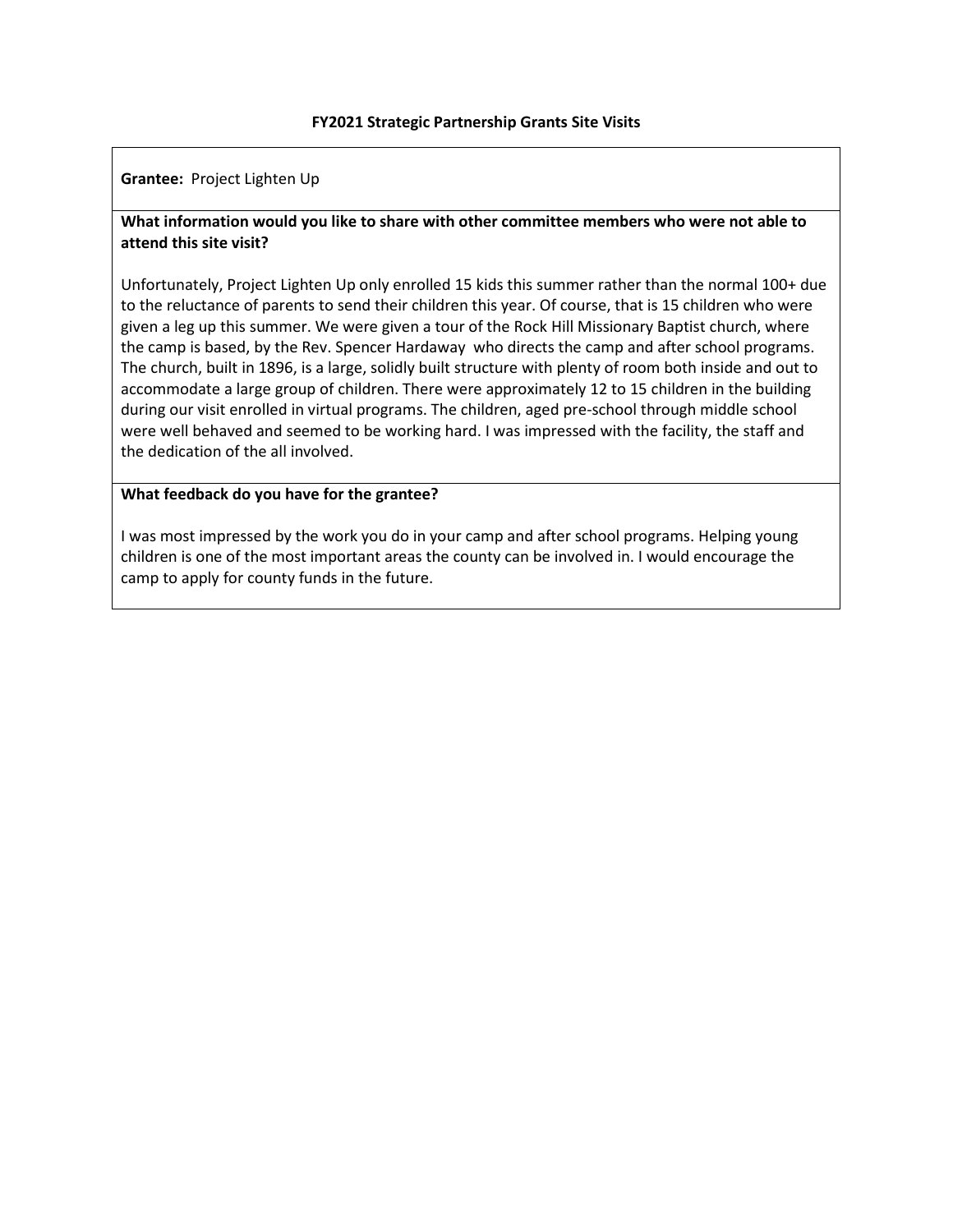### **Grantee:** Read to Succeed

# **What information would you like to share with other committee members who were not able to attend this site visit?**

The organization has done tons of work to change their service delivery from in person to online. They have smaller capacity at this time because of the change to online, and they are working to increase it steadily. They're approach to equity work is sound; they are only at the beginning of this journey and have a grounded approach to how they can be effective. They are a mostly white organization with mostly white volunteer tutors serving a large number of Black children. While they would love more diversity in their tutoring pool, they recognize the reality that they also must invest in training white tutors to be culturally appropriate.

### **What feedback do you have for the grantee?**

Thank you for the time and energy you gave to us during this site visit. The information you shared painted a clear picture of the outstanding work you have done to move to online service delivery in these unprecedented times. I appreciate that in addition to the Herculean task of changing modalities, you also are staying focused on creative ways to address root causes of literacy challenges. Your investments in family support and early education supports are very exciting.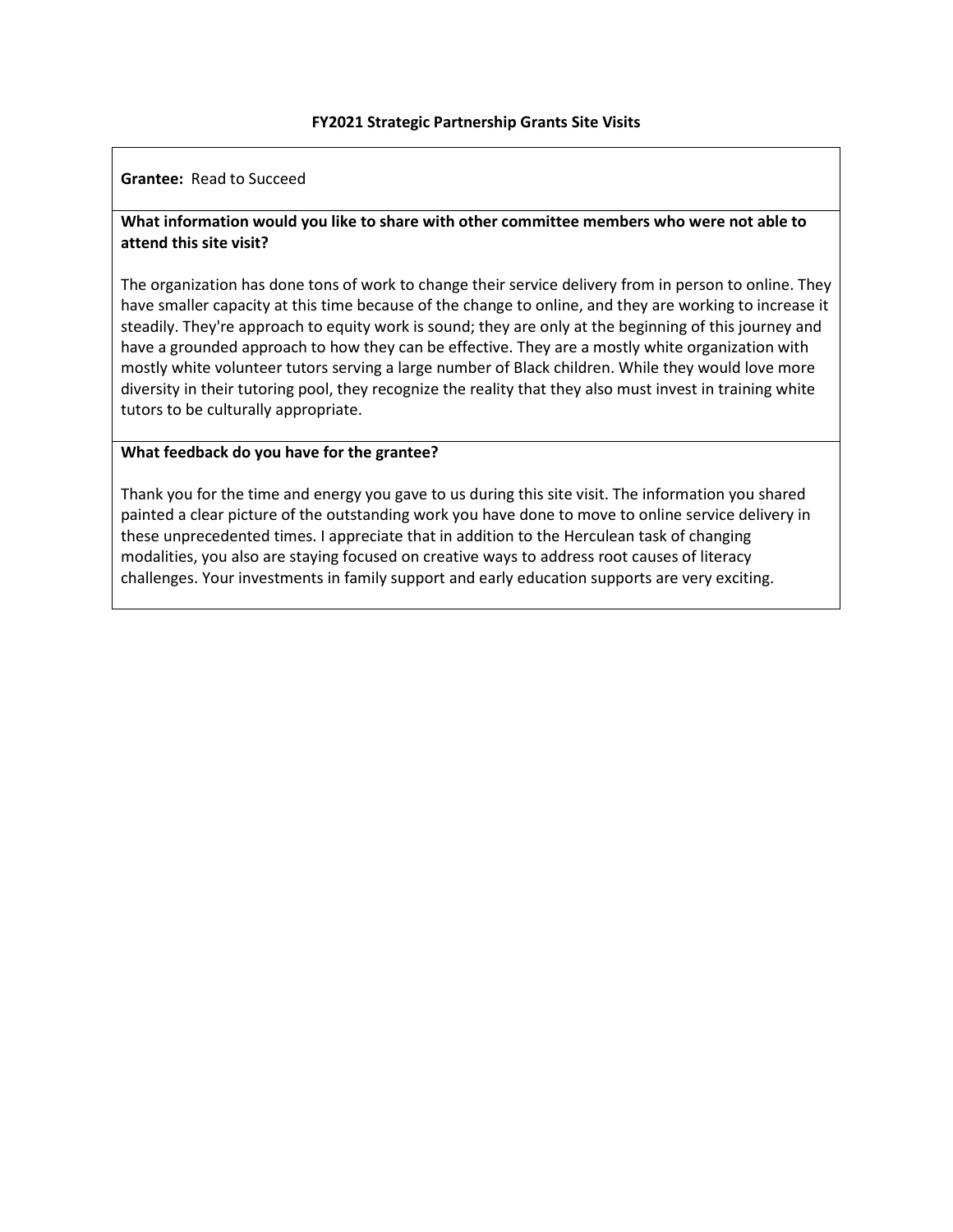**Grantee:** Read to Succeed

# **What information would you like to share with other committee members who were not able to attend this site visit?**

Disruptions to in-person schooling and high demands on the educational systems has posed major challenges for this program as the schools have been the referral and scheduling source and site for child-volunteer meetings.

I think the program has taken great initiative to address these challenges, including technical challenges, but will nonetheless be hampered by the pandemic and stresses on the school system.

### **What feedback do you have for the grantee?**

I think you have done a great job in surmounting the huge challenges of transitioning to an online system. I think it may be more difficult to engage students who are already being worn out by online learning. However, I think the online tools you developed will be beneficial when we return to the "new normal" perhaps by being able to expand volunteers and services to offer both online and inperson sessions. I think it will be important to keep volunteers engaged even if they are not able to match with a student this year.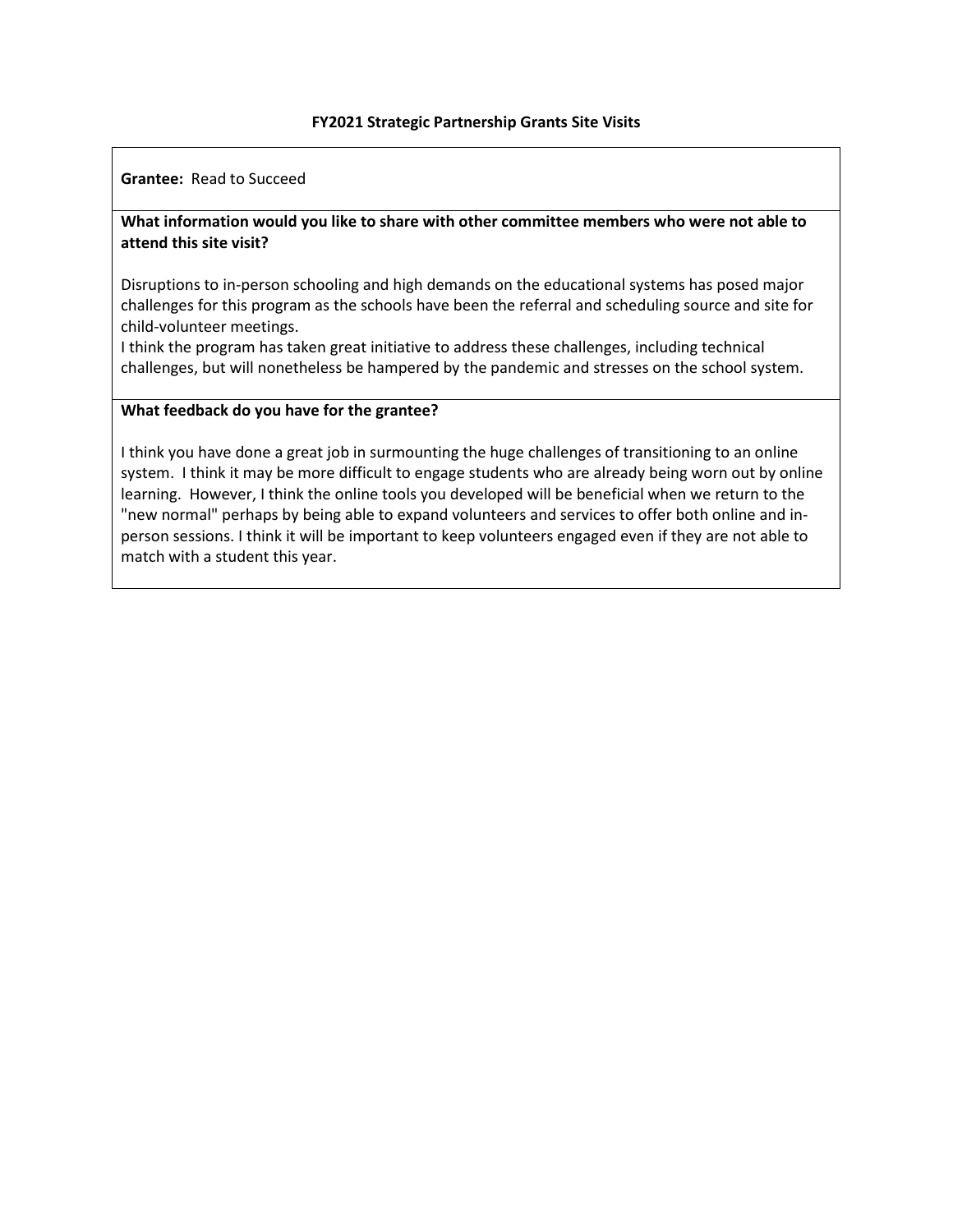**Grantee:** Reed To Succeed

**What information would you like to share with other committee members who were not able to attend this site visit?**

Amazing recovery during COVID-19. From live tutoring to virtual (hard to do with the early primary grades.

# **What feedback do you have for the grantee?**

Enjoyed your fact-filled presentation.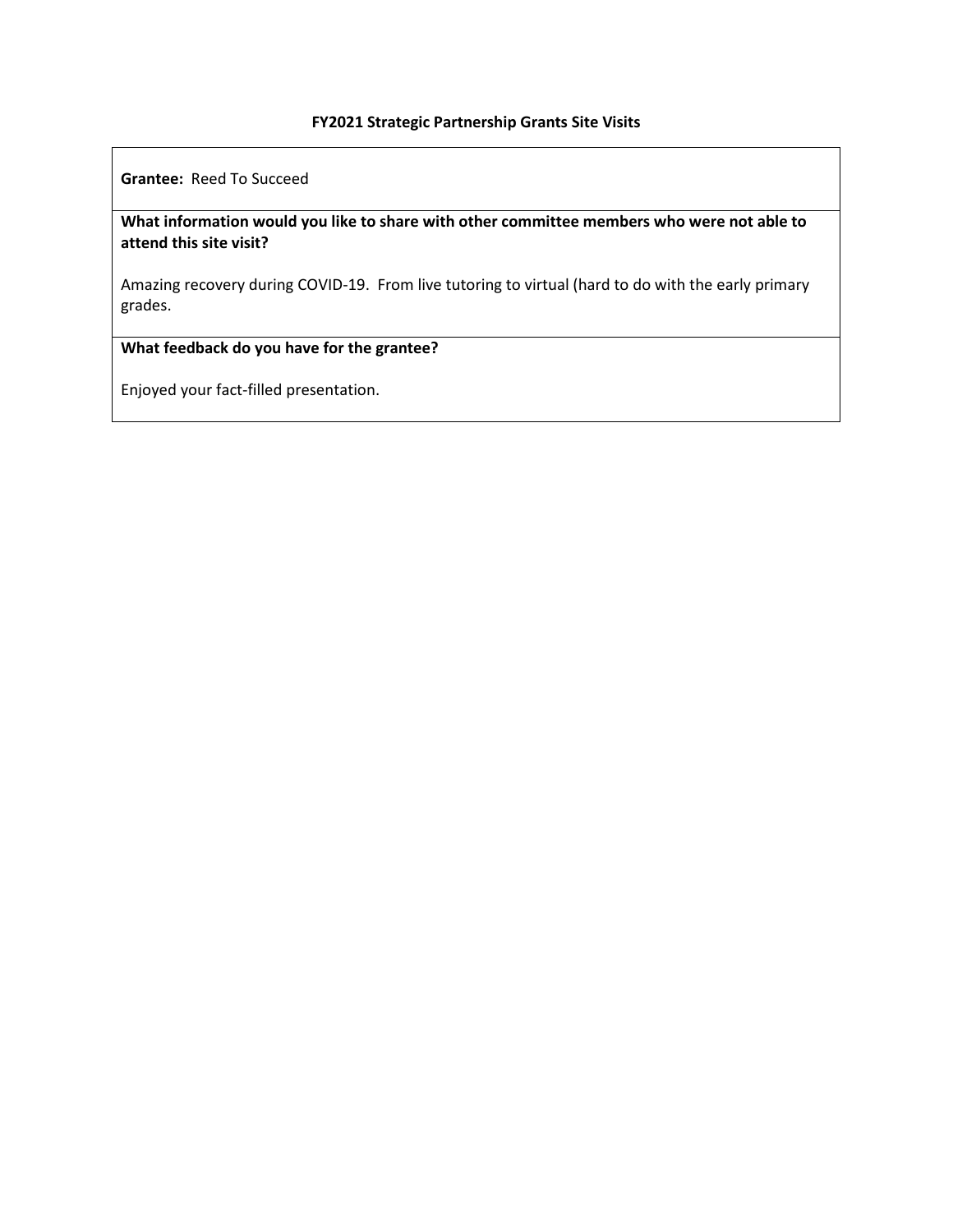**Grantee:** The Mediation Center

# **What information would you like to share with other committee members who were not able to attend this site visit?**

The Mediation Center is doing an excellent job of offering a quality service while maintaining new safety requirements for Covid19. When asked about how they would be impacted by the requirement for 3 year time-limited projects, they expressed that they focus on an ongoing need and do not take on projects that can promise an end point. It's concerning to think that they will not be eligible for this funding after two more cycles without knowing how they might seek county funds in a different way. How likely is it that the county will create new contracts outside of this grant program for ongoing needs? Considering that we have learned that other organizations were told to seek this grant because they wouldn't be eligible for county contracts any longer (i.e. Pisgah Legal), I am unclear if there is any path for funding for this organization beyond year three.

### **What feedback do you have for the grantee?**

Thank you for a clear and informative presentation and discussion. Your commitment to children and families is outstanding, especially given the obstacles you are surmounting in these unprecedented times. As a former family support professional, I am heartened by your use of Triple P and encourage staff to keep gaining skills in its implementation.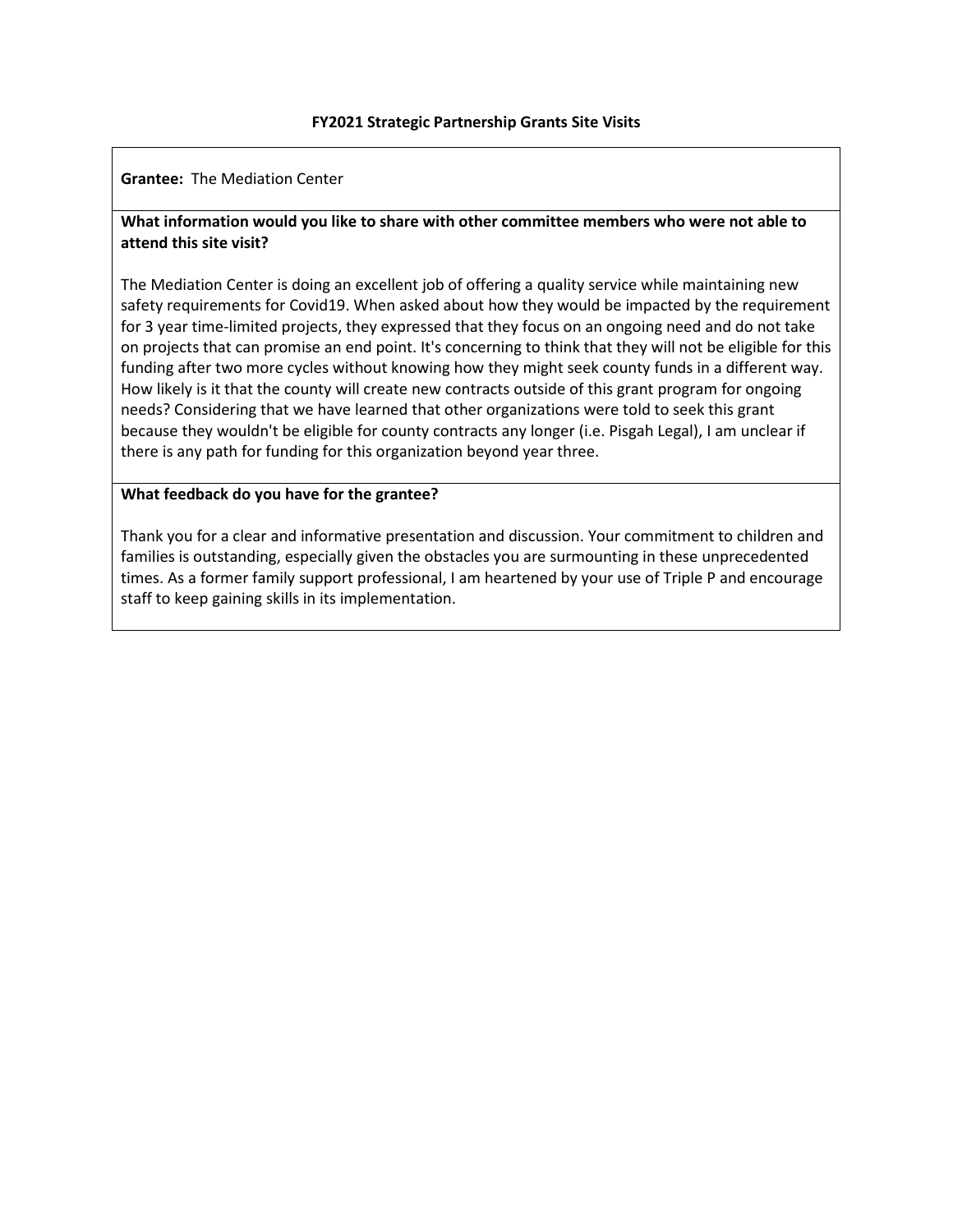**Grantee:** The Mediation Center

# **What information would you like to share with other committee members who were not able to attend this site visit?**

This organization and program was very well-run, with great consideration for the details of their service. They adjusted in a logical fashion in response to COVID-19. They provide a valuable community service that assists children in difficult situations. These funds are very valuable to the community.

### **What feedback do you have for the grantee?**

Thanks so much for the great presentation with all those important details. Also, thanks for bringing 4 staff members to answer our diverse questions. I appreciate the service you provide to the community and your professionalism and dedication!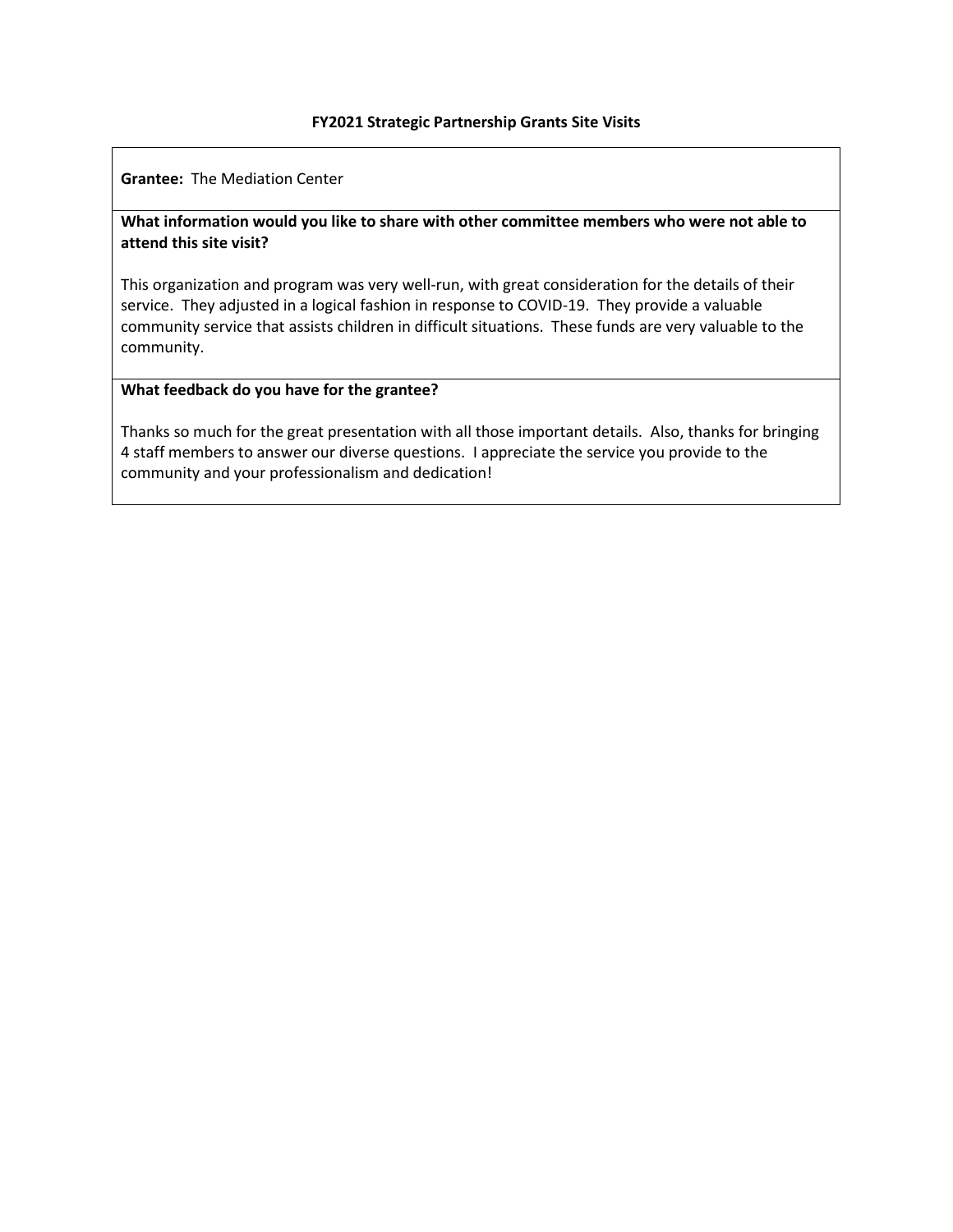**Grantee:** The Mediation Center

# **What information would you like to share with other committee members who were not able to attend this site visit?**

The program has faced enormous challenges to provide visits for children with non-custodial parents in the face of Covid restrictions, including renovations to space and procedures for visits. They appear to be doing a great job under very difficult circumstances.

# **What feedback do you have for the grantee?**

Thank you for your presentation and answers to our questions during the site visit. It was fascinating to learn more about how the visits work and how you are addressing the Covid challenges.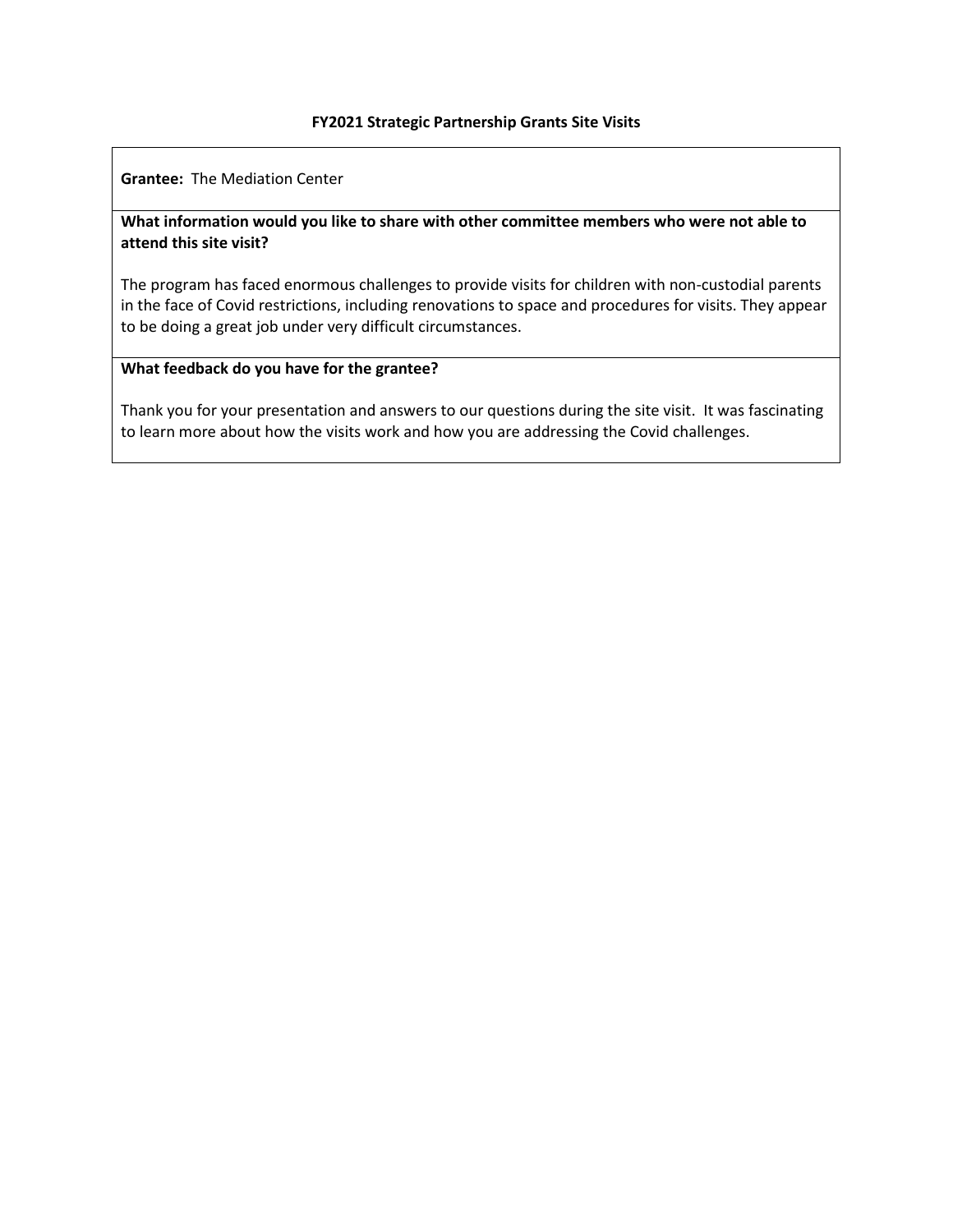**Grantee:** Under One Sky Foundation

# **What information would you like to share with other committee members who were not able to attend this site visit?**

Under One Sky is a smaller-scale organization than many of the others but has potential to have a big impact on the young people it serves. Covid is having an impact on recruiting foster children into the program. One-day camps appear to be successful in allowing mentees and mentors to interact, allowing mentees to feel a sense of family and community roots.

# **What feedback do you have for the grantee?**

Thank you for your unique and valuable work to provide mentorship and support to foster children.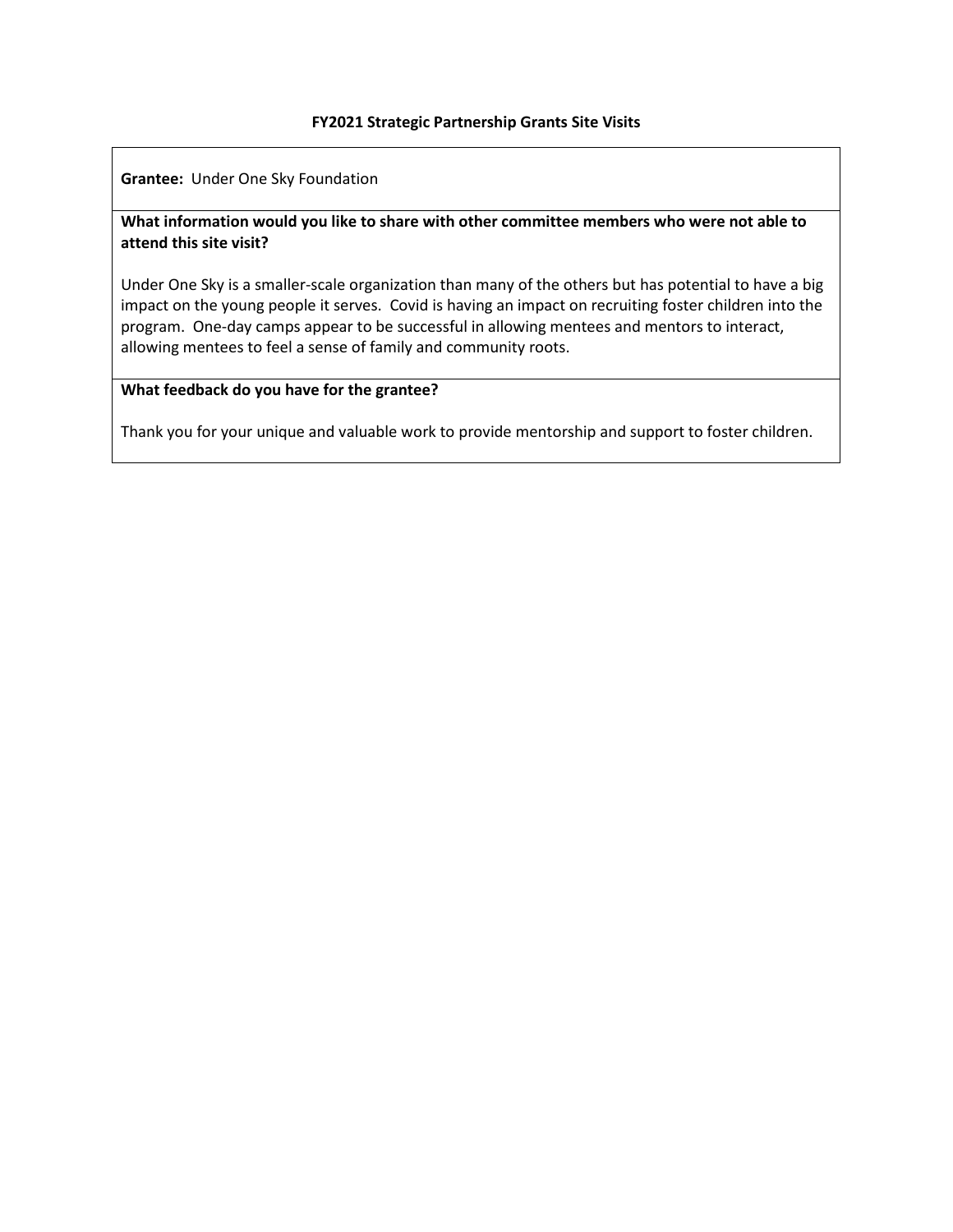**Grantee:** Wortham Center for Performing Arts

**What information would you like to share with other committee members who were not able to attend this site visit?**

Excellent and dynamic presentation. Hosts included two performers from the Student Scholars program, and a local dance company gave a taste of an upcoming performance. a full tour of facilities was provided.

# **What feedback do you have for the grantee?**

Appreciate the effort and organization around the site visit. Continued success in navigating the Covid environment and in partnering with artists in the community.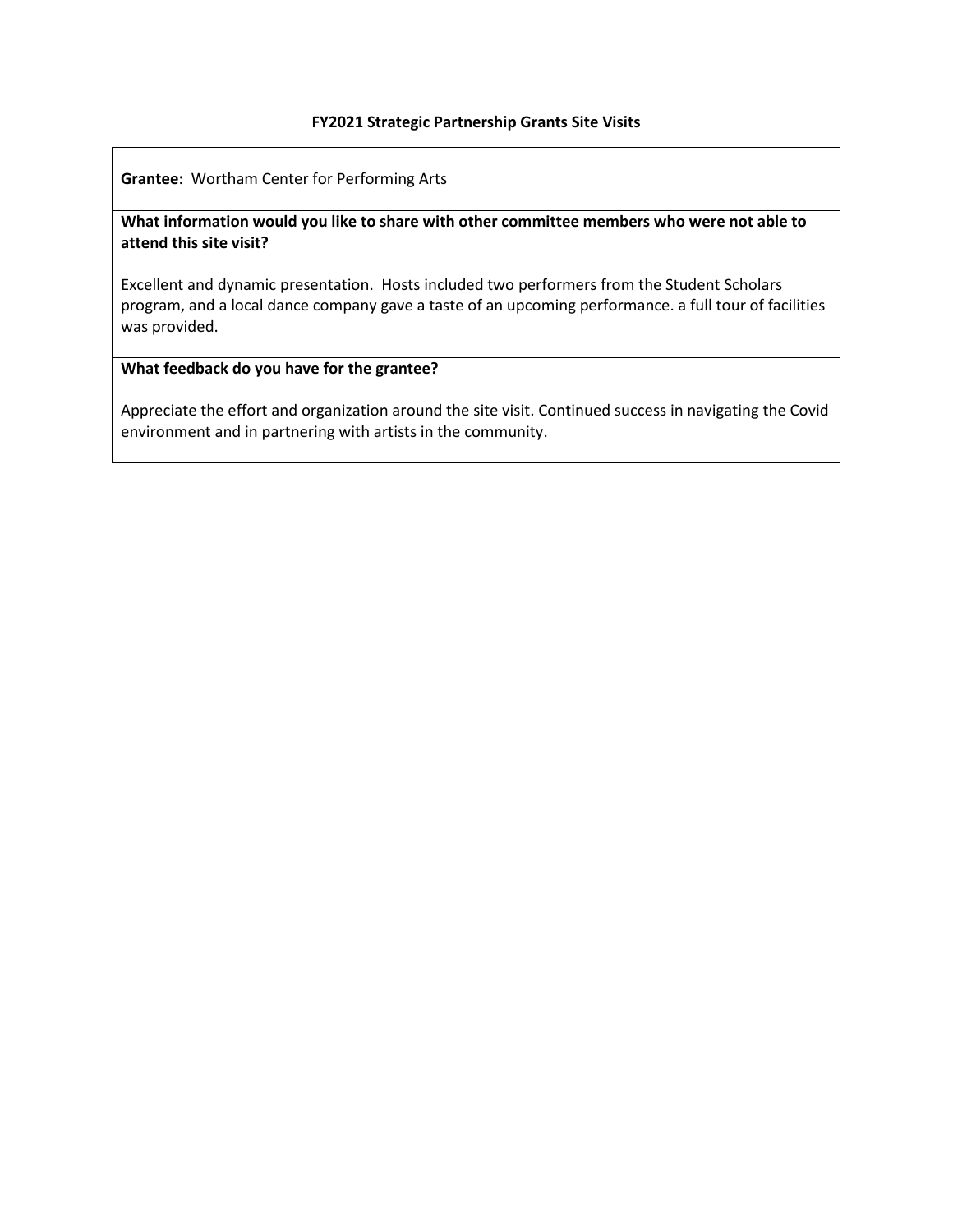### **Grantee:** YMCA

# **What information would you like to share with other committee members who were not able to attend this site visit?**

### We reviewed 2 funded programs:

-Swim Equity Program. Re-opened with 12 students from Asheville Middle School's In Real Life program. Gains made for the children but attendance was inconsistent. Challenges to implementing program this year include hesitation of parents to letting kids in water, proximity to teachers, drop off instead of watch lessons, teachers from previous participating programs still hesitant as well. Free community swim currently canceled, request for this to resume from community. Aquatic instructors trained on Covid safety and using full face shield/PPE.

-Getting Ahead. Cohort moved to virtual. Challenges include developing connection among cohort when remote, distraction from kids at home, completion rate down from previous 100%, but already adjusting course to reach more women. Case management includes outdoor home visits, devices, diapers, food boxes, since pandemic. Women out of work due to pandemic and lack of childcare, makes financial goals difficult but many women young and aspirational despite challenges. Housing, Childcare, and (living wages) remain resource gaps.

### **What feedback do you have for the grantee?**

I was so impressed with how you all have adjusted your programming to meet needs in this new environment, from doing drive-by home visits to drop off materials, to the food box and diaper deliveries, to the PPE for aquatic instructors. I found myself wondering if the lift for the Swim Equity program might be too high for parents and schools this year, and if there was a way to convert- temporarily-- to more of the Community Swim model, targeting the same families and reserving slots for limited numbers of parents and children to have free time in the water, maybe with an instructor on hand to offer guidance and comfort. Just to keep the kids getting in the water and exposed to the environment. I am sure that brings up many issues that I am ignorant about or that you have thought of, but based on our conversation I just wondered what ways we can offer people flexibility, and connection to the YW and the water. Thank you for your time and for all your hard work.